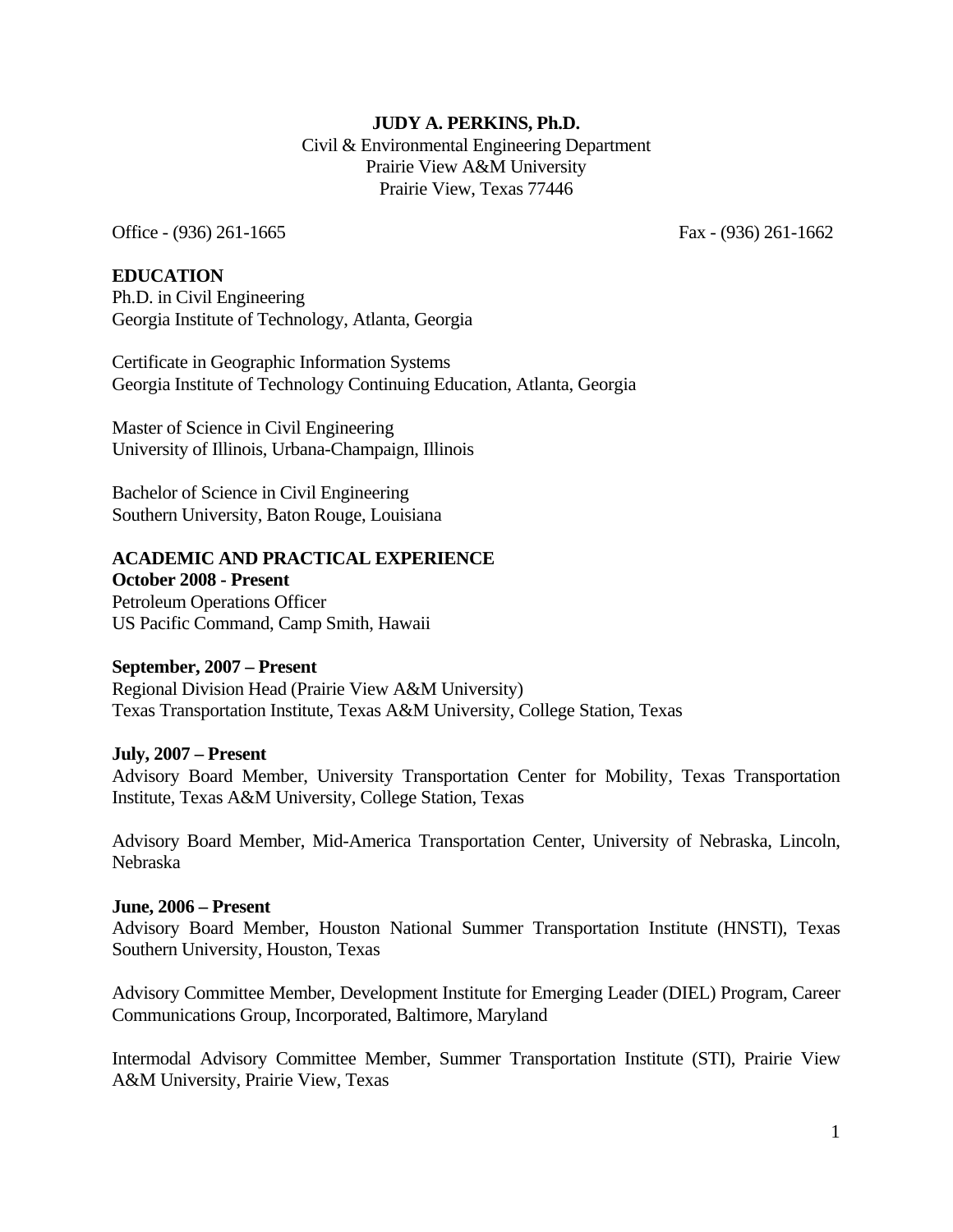### **June, 2005 – October, 2008**

Commander/Transportation Management Officer 369th Terminal Supervision Team, Houston, Texas

## **July, 2004 – Present**

Professor and Department Head Civil & Environmental Engineering Department, Prairie View A&M University, Prairie View, Texas

Campus Liaison (Prairie View A&M University) Texas Department of Transportation, Austin, Texas

## **September, 2002 – June, 2005**

Transportation Management Officer Military Traffic Management Command-Transportation Engineering Agency, Newport News, Virginia

### **July, 2002 – December, 2003**

Expeditionary Logistics Science & Technology Product Line Manager Expeditionary Logistics Future Naval Capability, Office of Naval Research, Arlington, Virginia

### **September, 1999 – June, 2004**

Associate Professor in Transportation Engineering Civil & Environmental Engineering Department, North Carolina A&T State University, Greensboro, North Carolina

# **November, 1997 – May, 2000**

President and Owner BG Whyte Overseas, Inc., Baton Rouge, Louisiana

### **September, 1995 - May, 1999**

Associate Professor in Transportation Engineering Civil & Environmental Engineering Department, Univ. of New Orleans, New Orleans, Louisiana

## **August, 1994 - August, 1995**

Associate Professor in Transportation Engineering Civil Engineering Department, Southern University, Baton Rouge, Louisiana

Director, Women and Double Minority Engineers: Gaining Access to Transportation Careers & Research Opportunities Program Civil Engineering Department, Southern University, Baton Rouge, Louisiana

Director, Women Transportation Summer Institute (WETESI) Program Civil Engineering Department, Southern University, Baton Rouge, Louisiana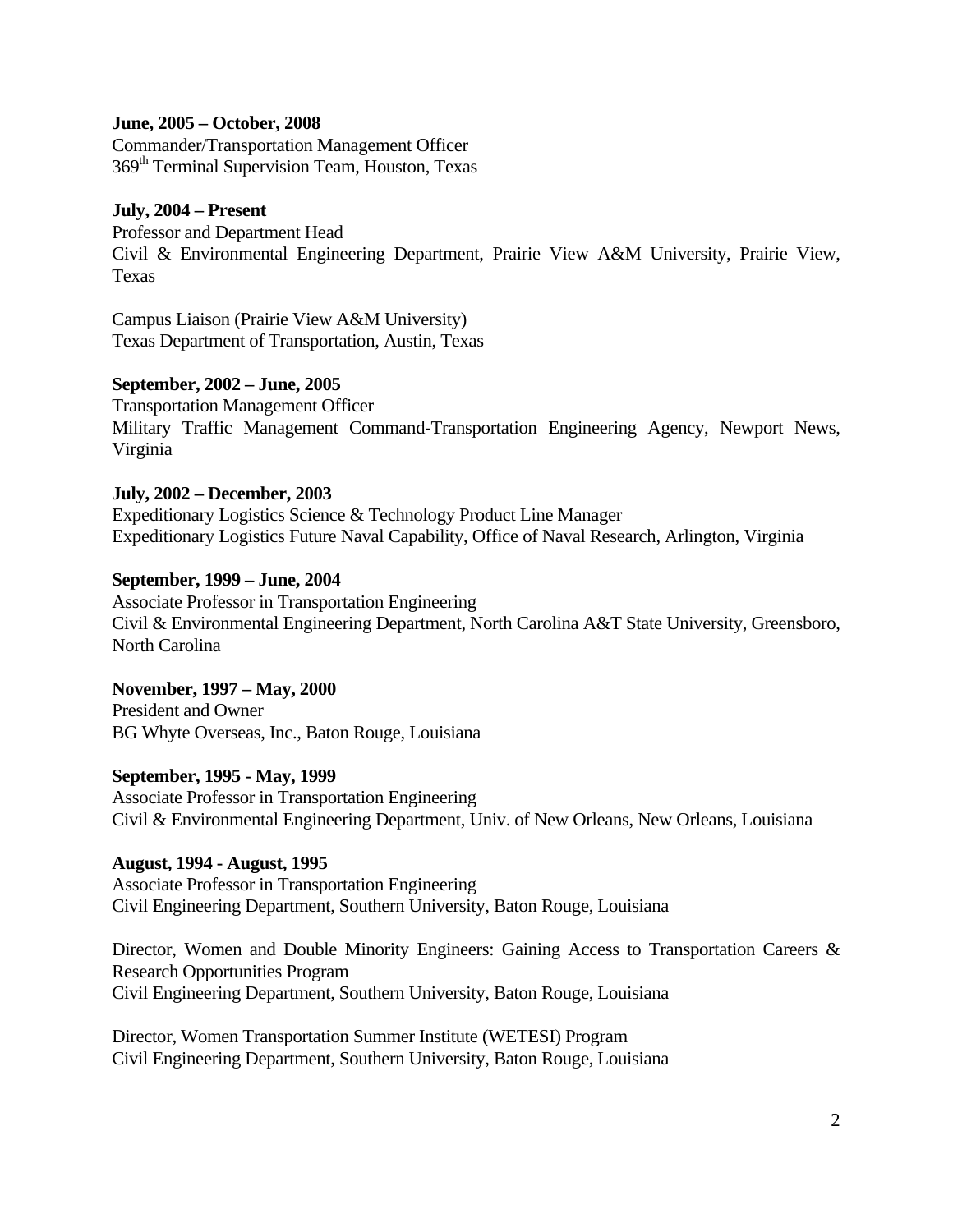## **January, 1987 - August, 1994**

Assistant Professor Civil Engineering Department, Southern University, Baton Rouge, Louisiana

## **November 1994 – August 2002**

Brigade S-2 (Security and Intelligence Officer)/Transportation Officer/Team Chief for Movement Team #8 1190th Deployment Support Brigade, Baton Rouge, Louisiana

**September 1990 - November 1994** Petroleum Requirements Officer

377th Theater Army Area Command, New Orleans, Louisiana

**June, 1989 - September, 1989**

Transportation Planner Transportation Planning & Analysis Group, Engineering Division, US Department of Agriculture Region Six Forest Service, Portland, Oregon

## **September 1988 - September 1990**

Quality Storage Control Officer 449th Theater Area Support Group, Forest Park, Georgia

## **January, 1987 - August, 1988**

Engineering Summer Institute (ESI) Faculty & Project Advisor Civil Engineering Department, Southern University, Baton Rouge, Louisiana

Petroleum Surveillance Officer 321st Material Management Center, Baton Rouge, Louisiana

## **August 1985 - December 1986**

Smoke Generator/Operation Officer 378th Chemical Company, Urbana, Illinois

## **October, 1984 - August, 1985**

Facilities/Petrophysical Engineer Onshore East Exploration Division, Shell Oil Company, New Orleans, Louisiana

Supply Management Officer 688th Supply and Service Company, Slidell, Louisiana

## **May, 1984 - October, 1984**  Maintenance Officer 692nd Maintenance Battalion, New Orleans, Louisiana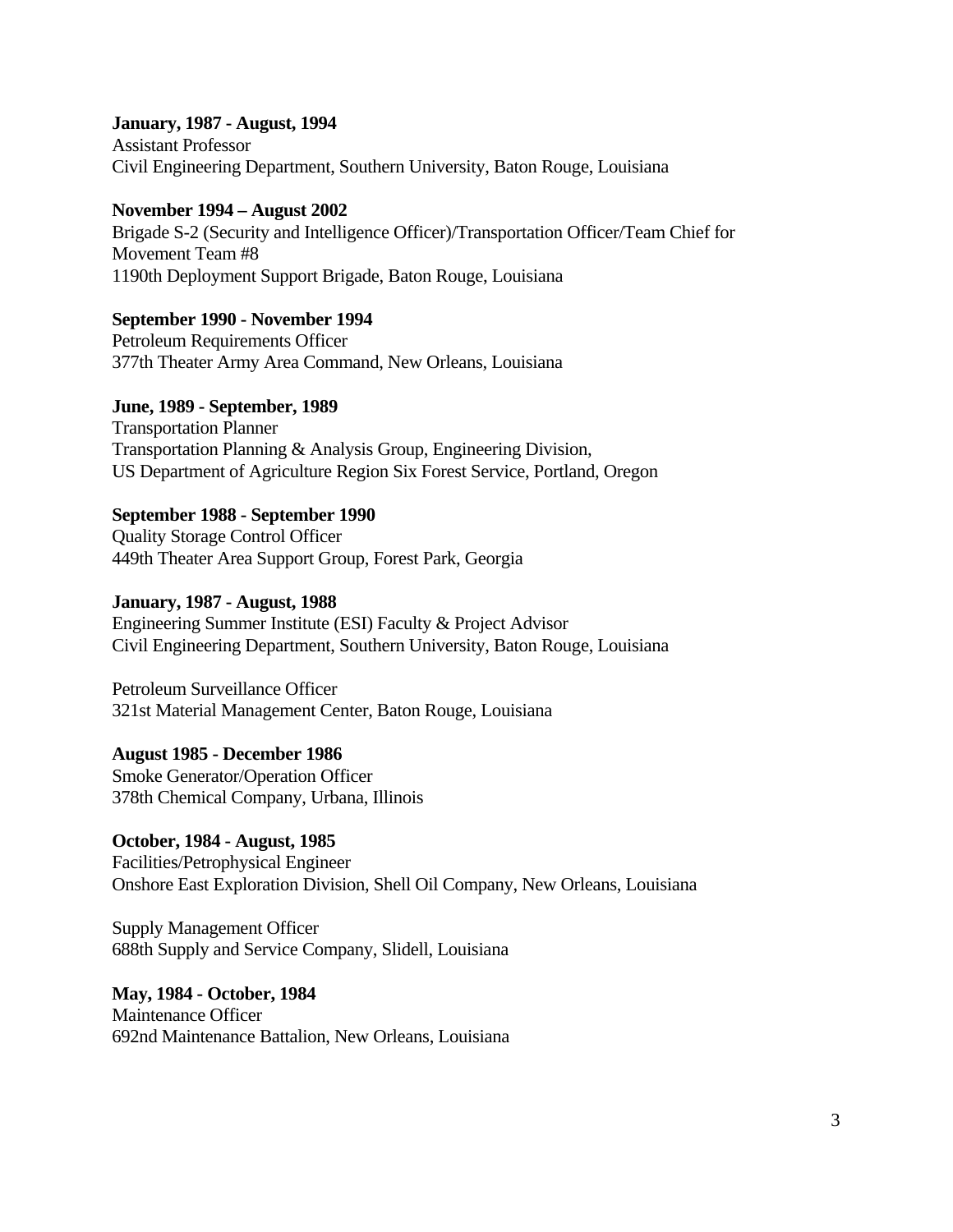## **May, 1983 - May, 1984**

Transportation Officer 1190th Deployment Control Unit, Baton Rouge, Louisiana

### **Summer 1983**

Assistant Project Engineer Intern Amoco Oil Company, Texas City, Texas

## **REFERRED ARTICLES**

Nave, F., Frizell, S., Cui, S., Obiomon, P., and Perkins, J., "Charting the Course: The Impact and Implications of the Mentoring Experiences of Female Faculty in the College of Engineering at an HBCU," Faculty Resource Network Journal, Spring 2008, http://www.nyu.edu/frn/publications/

Carsie A. Hall, III, Calvin Mackie, and Judy A. Perkins, "Effect of Environmental Phase Characteristics on the Discharge of a Thermal Storage System," ASME Journal of Solar Energy Engineering, Volume 123, Issue 3, August 2001, pages 244-250

Hall, C.A., C. Mackie, and J.A. Perkins, "Freezing Couette Flow in an Annulus with Translating Outer Sleeve," AAIA Journal of Thermophysics and Heat Transfer, Volume 14, Number 4, July-September 2000, pages 609-611

Calvin Mackie, Carsie A. Hall, III and Judy A. Perkins, "Solidification of Circular Couette Flow with Viscous Dissipation," International Journal of Heat and Fluid Flow, Volume 22, Issue 4, August 2001, pages 473-479

## **CONFERENCE PROCEEDINGS**

Judy Perkins, Matthew Hudson, and Yonggao Yang, "Developing a GIS-Based System for Analyzing Medical Transportation Activities,' International Conference on Information and Knowledge Engineering Conference Proceedings, July 2008

F. Nave, S. Frizell, S. Cui, P. Obiomon, and J. Perkins, "Prairie View A & M University: Assessing the Impact of the STEM-Enrichment Program on Women of Color," Women in Engineering Programs and Advocates Network Conference Proceedings, June 2006

Kommalapati, R., Radha, R., Perkins, J., "Return on Investment: A Case Study of Prairie View A&M University's Summer Transportation Institute (STI) Program," 2006 American Society for Engineering Education Gulf-Southwest Annual Conference Proceedings, March 2006

Judy A. Perkins, Ibibia K. Dabipi, and Deborah Underwood, "Minority Students Gaining Access to Opportunities in Transportation Engineering: A Case Study," 2002 International Conference on Engineering Education, Manchester, United Kingdom, August, 2002

I.K. Dabipi and J.A. Perkins, "The Role of Regional Economics in Surface Transportation Policy Politics and the Decision Making Process," 32nd International Symposium on Automotive Technology & Automation, Austria, June, 1999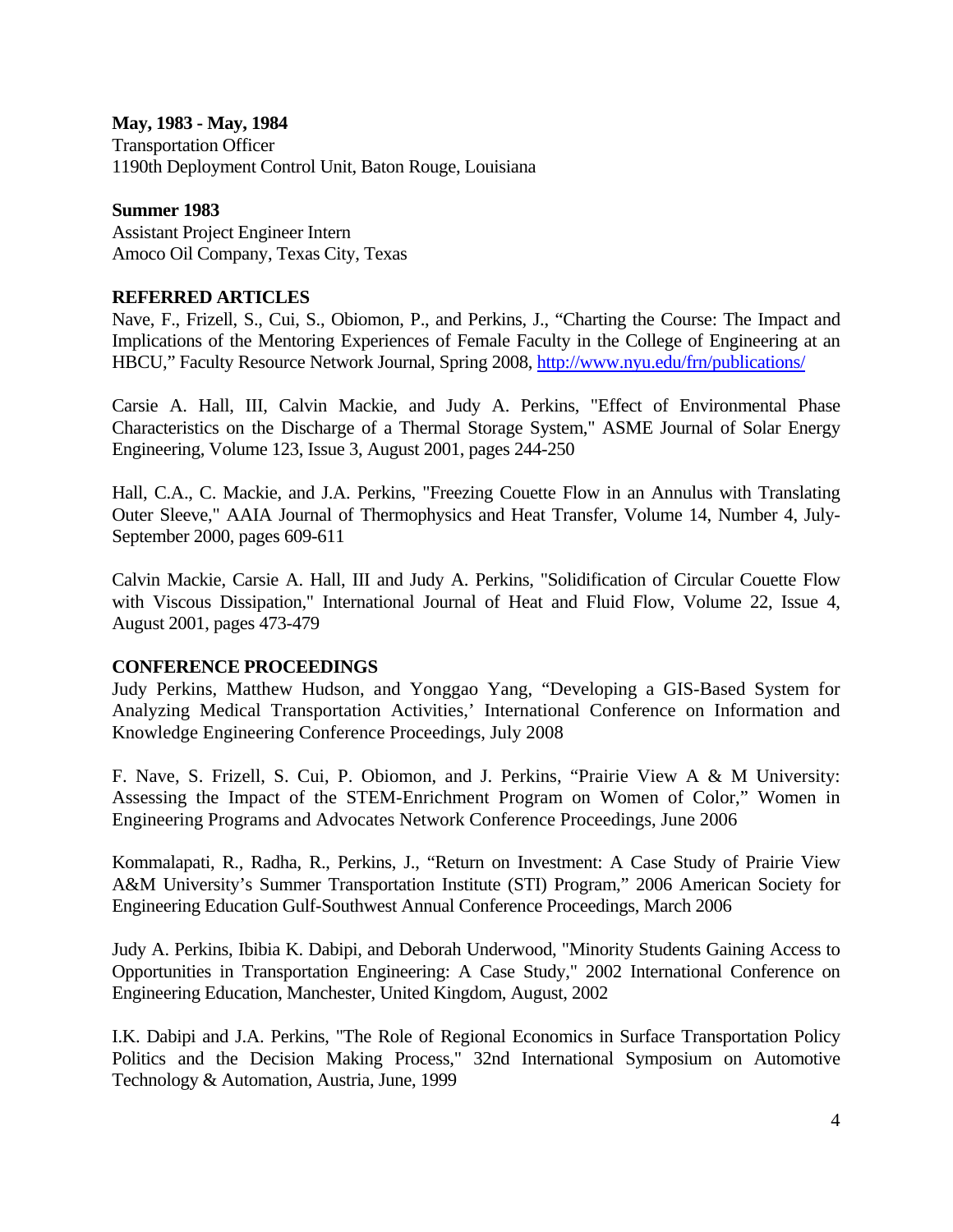Surtain, D.L. and J.A. Perkins, "University of New Orleans' National Society of Black Engineers: Providing Minority Students Access to Engineering Opportunities," 1998 American Society for Engineering Education Gulf-Southwest Annual Conference Proceedings, March, 1998

Simmons, L.F., S. Brown, M. Dangerfield, B.A. Johnson, and J.A. Perkins, "Racism: The Overt and Subtle Marksman and the Target At-Risk," 1996 Minority Student Today: Recruitment, Retention, and Success, Conference Proceedings of Abstracts, October, 1996

Perkins, J.A. and I.K. Dabipi, "Assessing State Departments of Transportation Economic Development Practices: A Regional Perspective," 1996 International Association of Management and the Association of Management Conference, August, 1996

Perkins, Judy A., "Sustainable Development: What Is the Transportation Engineering Profession Doing To Address This Issue?" Society of Women Engineers, 1996 Conference/Convention Proceedings, June, 1996

Perkins, J.A., I.K. Dabipi, and L.F. Simmons, "Impact of an Alternative Teaching Method: Perspectives of Minority Female Engineering Students," 1996 Women in Engineering Conference, Women in Engineering Program Advocates Network (WEPAN), June, 1996

I.K. Dabipi and J.A. Perkins, "Safety Realities: Impact of Variable Speed Limits under State Legislation," 29th International Symposium on Automotive Technology & Automation, Italy, June, 1996.

I.K. Dabipi and J.A. Perkins, "Diversifying Access for Minority Engineering Students: Strategies for Colleges and Universities," 1996 Annual American Society for Engineering Education Gulf-Southwest Regional Conference Proceedings, March, 1996

I.K. Dabipi, R.J. Guerin, and J.A. Perkins, "Industries Responsibility as Customers of Undergraduate Engineering Programs," 1995 World Conference on Engineering Education, October 1995

I.K. Dabipi and J.A. Perkins, "The Influences of Institutions, Investments and Policies on Regional and Interregional Freight Transportation," 28th International Symposium on Automotive Technology & Automation, Germany, September, 1995

I.K. Dabipi and J.A. Perkins, "A Multi-modal Framework Strategy for Freight Transportation Investment in An Ever-Changing Global Economy," 28th International Symposium on Automotive Technology & Automation, Germany, September, 1995

Perkins, Judy A. and I.K. Dabipi, "Transportation Management Systems: What Is Their Status?" Society of Women Engineers, 1995 Conference/Convention Proceedings, June, 1995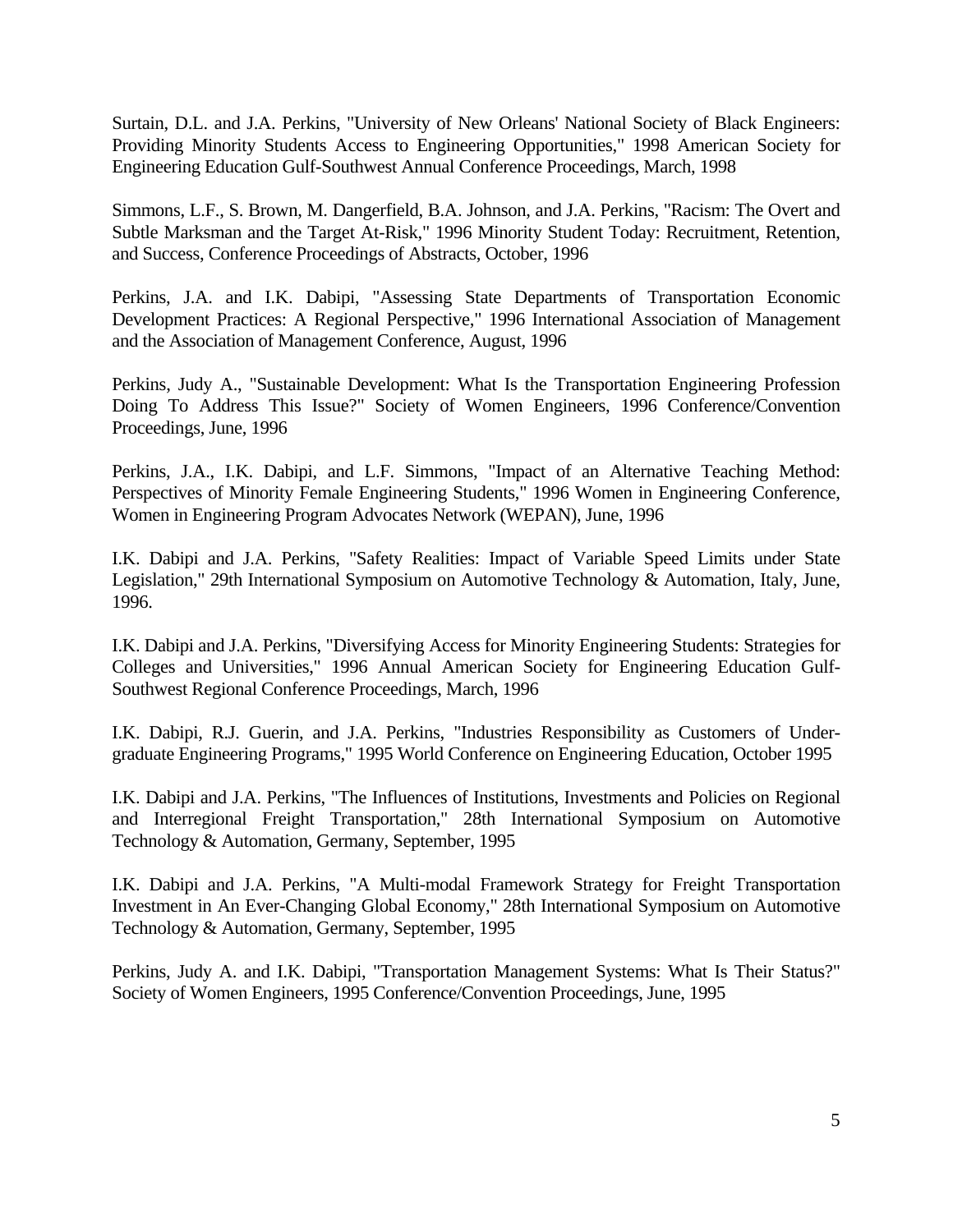I.K. Dabipi and J.A. Perkins, "Communication Protocol for Traffic Management: A Methodology for Standardized Protocol Development," 27th International Symposium on Advanced Transportation Applications: The 1994 Dedicated Conference on Advanced Transport Telematics/Intelligent Vehicle Highway System-Towards Development and Implementation, Germany, October, 1994

Simmons, L.F., J.A. Perkins, I.K. Dabipi and A.T. Cromwell, "Key Attributes of Self-Empowerment," Society of Women Engineers, 1994 National Conference/Convention Proceedings, June, 1994

Perkins, Judy A. and Ibibia K. Dabipi, "Using State-Level Transportation Planning to Diversify Louisiana's Economy," Society of Women Engineers, 1994 Conference/Convention Proceedings, June, 1994

Perkins, Judy A. and Linda F. Simmons, "Progress of Women: Leading the Way to Empowerment," American Society for Engineering Education, 1994 Gulf-Southwest Regional Conference Proceedings, March, 1994

Perkins, Judy A. and Ibibia K. Dabipi, "Statewide Intermodal Transportation Planning: Changing Institutional Perspectives," Institute of Transportation Engineers Compendium of Technical Papers, September, 1994

Perkins, Judy A. and Ibibia K. Dabipi, "Intermodalism for Louisiana: An Economic Development Perspective," The Louisiana Civil Engineer, Volume 2, Number 1, December, 1993

Perkins, Judy A., "Economic Development and State Transportation Agencies: A Regional Perspective," Transportation Research Board 72nd Annual Meeting, Washington, D.C., 1993

Perkins, Judy A., "Black Women Engineering Professors at Historically Black Colleges and Universities: Issues to Increase this Limited Supply," Society of Women Engineers, 1990 National Conference/Convention Proceedings

Perkins, Judy A., "Mentoring: Reducing the Attrition of Minority and Women Ph.D. Students Pursuing Science and Engineering Degrees," Society of Women Engineers, 1990 National Conference/Convention Proceedings

Perkins, Judy A., "Issues To Improve The Status Of Minority Students In The Civil Engineering Profession," American Society of Civil Engineers, 1990 National Forum on Education and Continuing Professional Development for the Civil Engineer

Perkins, Judy A., "Integrating Maintenance into The Civil Engineering Curriculum: Preparing Students To Meet The Challenges Of The 21st Century," American Society for Engineering Education, 1990 Southeastern Conference Proceedings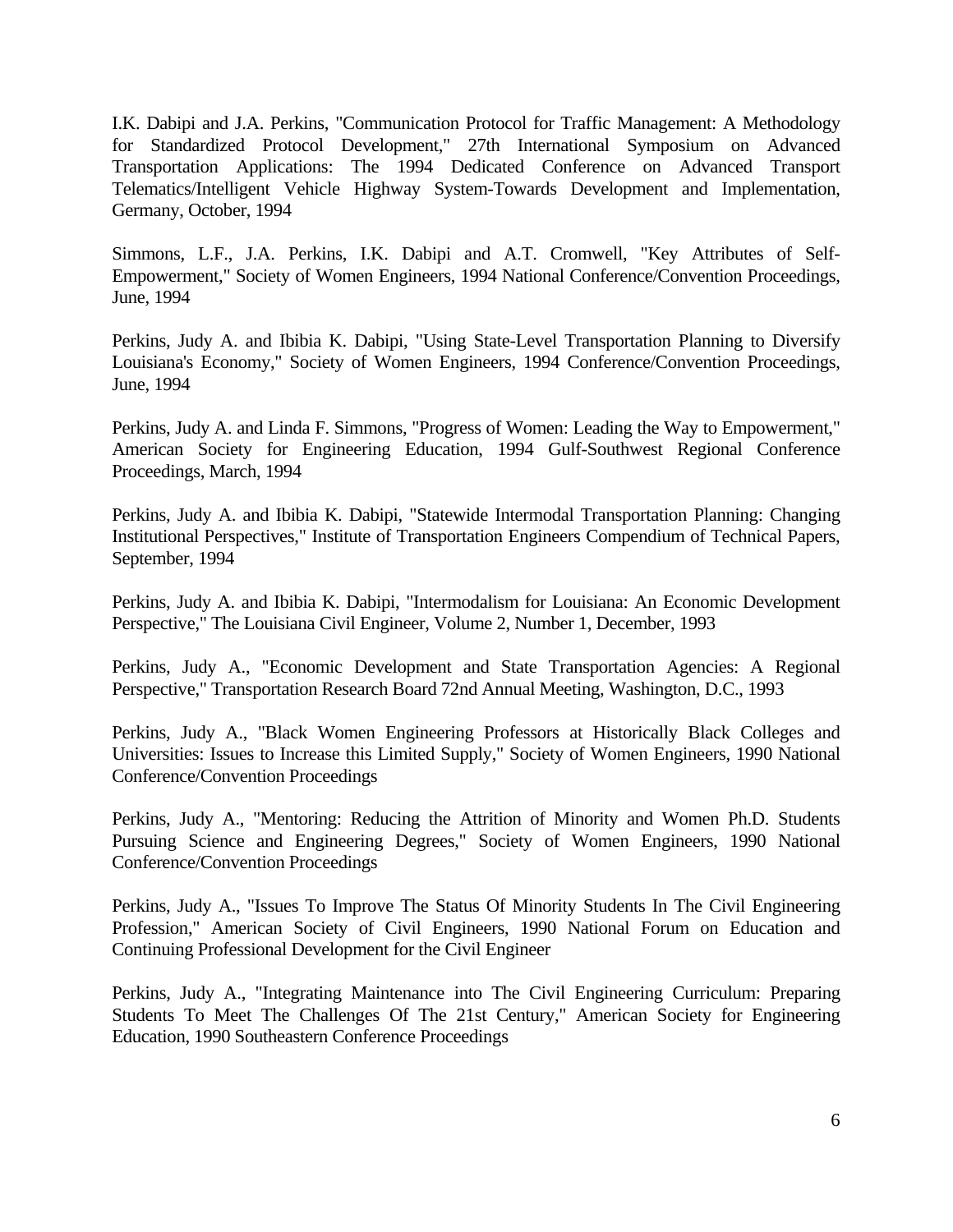Perkins, Judy A., "Discussing Transportation Planning At the Graduate Level: An Economic Perspective," American Society for Engineering Education, 1990 Southeastern Conference Proceedings

Perkins, Judy A., "Recreational Amenities of the Pacific Northwest: A Growing Industry," Prepared for US Department of Agriculture Region Six Forest Service, Pacific Northwest Region, 1989

Perkins, Judy A., "Coalesce Ethics and Education: A Framework for Teaching," American Society for Engineering Education, 1989 Gulf-Southwest Conference Proceedings

## **ABSTRACTS**

Perkins, Judy A.,"ABSTRACT on Institutionalizing Transportation Investments and Economic Development: The Role of State Departments of Transportation in Multi-State Economic Development Activities," Transportation Research: An International Journal, Volume 28A, Number 1, January, 1994.

Perkins, Judy A., "Institutionalizing Transportation Investments and Economic Development: The Role of State Departments of Transportation in Multi-State Economic Development Activities," Ph.D. Dissertation, Dissertation Abstract International, Volume/Issue 53-09A, University Microfilm Inc., 1993.

## **TECHNICAL REPORTS**

Raghava Kommalapati, Judy Perkins, William Stockton, Robert Benz, and Debbie Jasek, "Partnering to Promote Workforce Development for the Transportation Profession," Final Report Submitted to University of Transportation Center for Mobility, Texas A&M University, August 2008

Raghava Kommalapati and Judy Perkins,"Enhancing the Environmental Engineering Laboratory at Prairie View A&M University," Final Report Submitted to Ed Rachal Foundation, August 2008

C. Lewis, L. Higgins, J. Perkins, B. Zhan, and X. Chen, "Public Transportation Solutions for Regional Travel," Final Technical Report 0-5345-1 Submitted to Texas Department of Transportation, March 2008, Research Project Number 0-5345

Judy A. Perkins, Ibibia K. Dabipi, Lee D. Han, "Modeling Transit Issues Unique to Hurricane Evacuations: North Carolina's Small Urban and Rural Areas," Final Report Submitted to North Carolina A&T State University Transportation Institute, December 2001

Perkins, Judy A., "Assessing the Effectiveness of Louisiana's Transportation Infrastructure Model for Economic Development (TIMED) Program," Louisiana Department of Transportation & Development, Louisiana Transportation Research Center, August 1996, Research Project Number 95-1SS, State Project Number 736-99-0210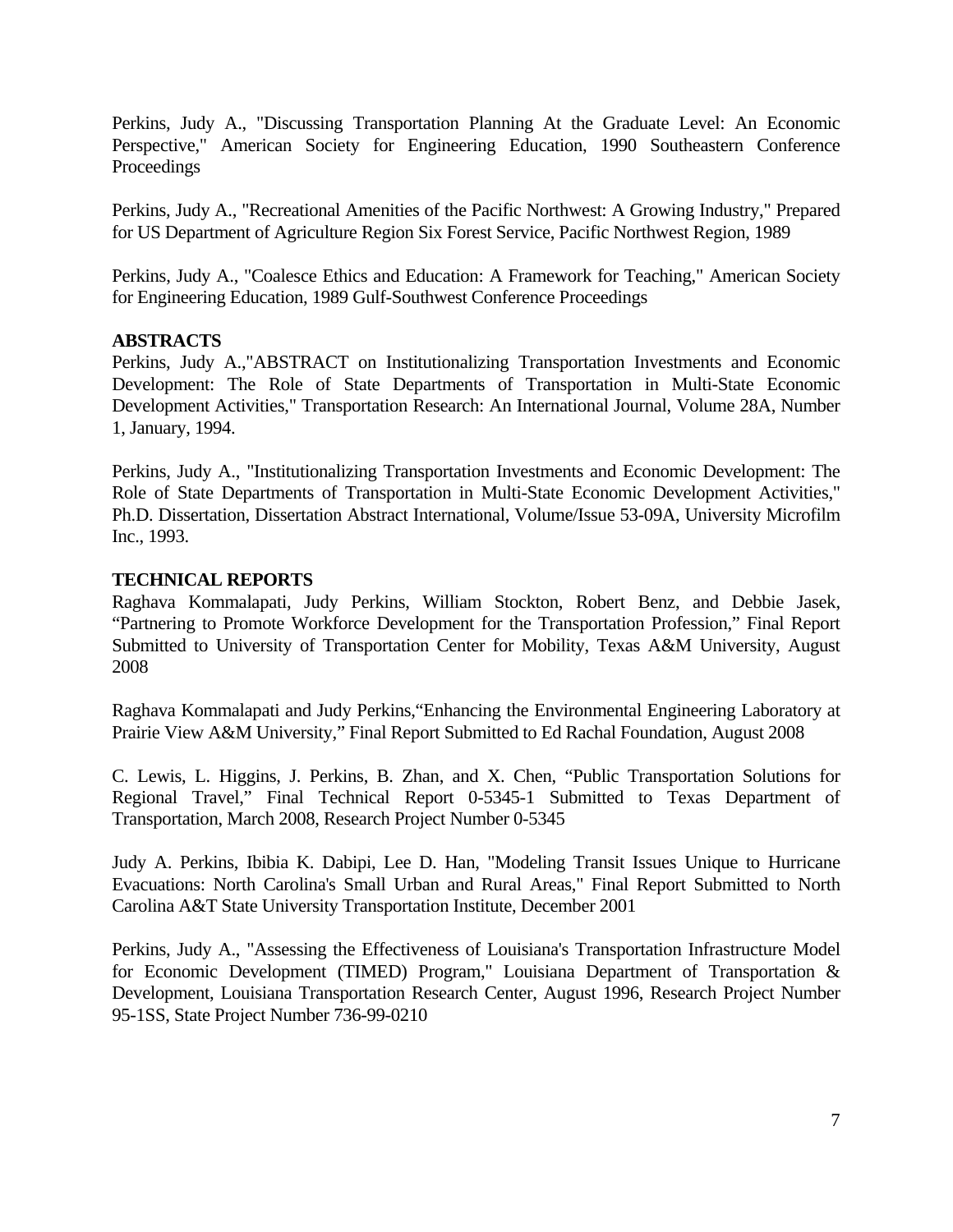Perkins, Judy A. and Ibibia K. Dabipi, "Putting Intermodalism and Economic Development into Perspective: A Report on Louisiana's Intermodal Transportation Infrastructure Economic Development Initiatives," Louisiana Department of Transportation & Development, Louisiana Transportation Research Center, May 1996, Research Project Number 94-3SS(B), State Project Number 736-99-0098

Committee on Statewide Multimodal Transportation Planning, "Statewide Transportation Planning," Transportation Research Board, National Research Council, Transportation Research Circular, Number 471, May, 1997

Perkins, Judy A. and Ibibia K. Dabipi, "Intermodal Transportation Infrastructure Investment Planning: A Report on Economic Development Strategies Used by State Departments of Transportation-Phase I Report," Federal Highway Administration, May 1995, NTIS Number PB95- 265526

### **GRADUATE THESIS SUPERVISED**

Hudson, Matthew E., "Developing a GIS-Based System to Spatially Analyze Medical Transportation Data for a Geographic Area," 2007

Russell, Barbara D., "Skid Resistance and Pavement Conditions: Identify Wet Weather Accident Locations," 2006

King, Tanya N., "An Infill Development Strategy Methodology: A Case Study of the City of Greensboro's Central Business District (CBD) and the Effects on Transportation Design, Movement, and Planning," 2003

Huffines, Chadwick D., "Geometric and Operational Analysis of Exclusive Dual Left-Turn Lanes in Greensboro, North Carolina," 2001

Patel, K. "An Optimization Approach for the Location of Hazardous Waste Disposal Facilities in North Carolina," 2000 (Committee Member)

Brim, Tamiko, "Applications of Numerical Analysis: Using Economic Variables Relating to High-Speed Rail as A Case Study," 1995

### **GRADUATE PROJECT SUPERVISED**

Wheeler, Charles, "Site Development: Rural Road in Prairie View, Texas," 2008

Mosaffa, Reza, "Pavement Management Information System," 2005

Deen, Mohamed S., "Traffic Management in the BIG DIG: Using the MITSIM Simulation Model," 2001.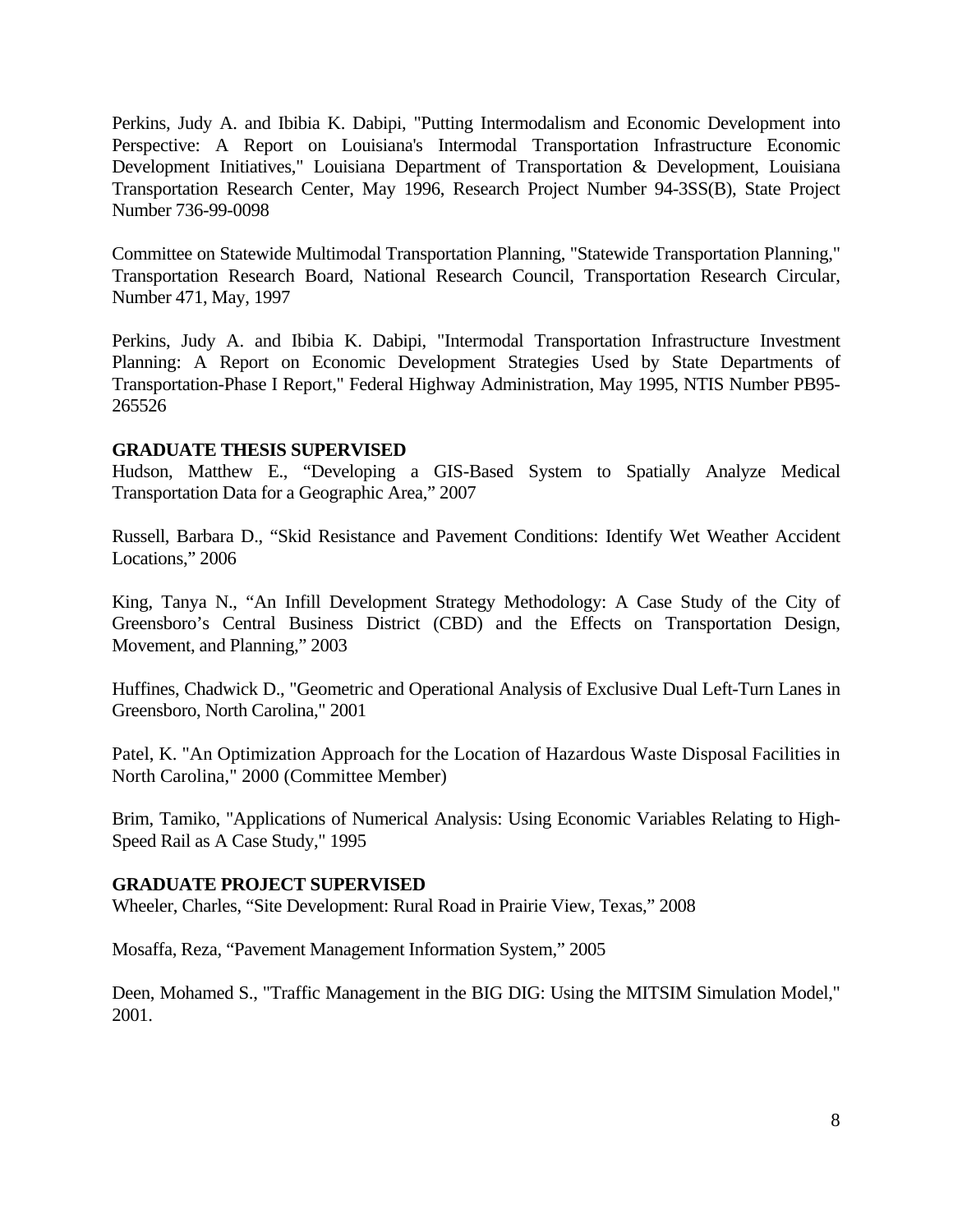# **UNDERGRADUATE RESEARCH PROJECT SUPERVISED**

*Dwight David Eisenhower Transportation Fellowship Program*  Keller, Andrea, "Coast -to- Coast, Border -to- Border Mobility," 2008-2009

Marsh, Patrinia, "Public Transportation in Rural America: A Case Study of Texas' Waller County," 2008-2009

Warren, Courtney, "Congestion Management and Mitigation in Houston, Texas," 2008-2009

Fitzpatrick, Velvet, "Extending Public Transit to Outlying Communities: Case Study of Kansas City Public Transportation System," 2006-2007, Presented at the Annual Dwight David Eisenhower Transportation Fellowship Program Research Showcase, 86<sup>th</sup> Transportation Research Board Annual Meeting, January 2007

Williams, Demetria, "Web-Based Emergency Management Integration System: Case Study of the Houston Region," 2006-2007, Presented at the Annual Dwight David Eisenhower Transportation Fellowship Program Research Showcase, 86<sup>th</sup> Transportation Research Board Annual Meeting, January 2007

Carpenter, J.F. and Fonteno, L.J., "Assessing MTP Services: A Case Study of Texas Urban Cities," 2005-2006

Carpenter, J.F. and Fonteno, L.J., "Tractor Truck: Innovative Components for Use by the Physically Impaired," 2004-2005

Cogdel, C.B., "Age and Mobility: Trends during 1972-2002," 2003-2004

Reames, T., "Modeling Transit Issues Unique to Hurricane Evacuations: North Carolina's Small Urban and Rural Areas," 2001-2002, Presented at the Annual Dwight David Eisenhower Transportation Fellowship Program Research Showcase, 81<sup>st</sup> Transportation Research Board Annual Meeting, January 2002

## *Louis Stokes Alliance for Minority Participation Program*

Keller, A., Marsh, P., Navarro, S., Warren, C., and Williams, D., "Assessing the Impact of the STEM-Enrichment Program on Women of Color," 2005-2006

Roberts, Sharia E., "Third-Party Funding Sources: Program Development and Implementation," 2005-2006

Williams, D., "Visualization of Structural Command and Control Communications System," 2005- 2006

## *Texas A&M University System Pathways to the Doctorate Program Symposium*

Keller, A., Marsh, P., and Warren, C., "Dwight David Eisenhower Transportation Fellowship Program at Prairie View A&M University," 2008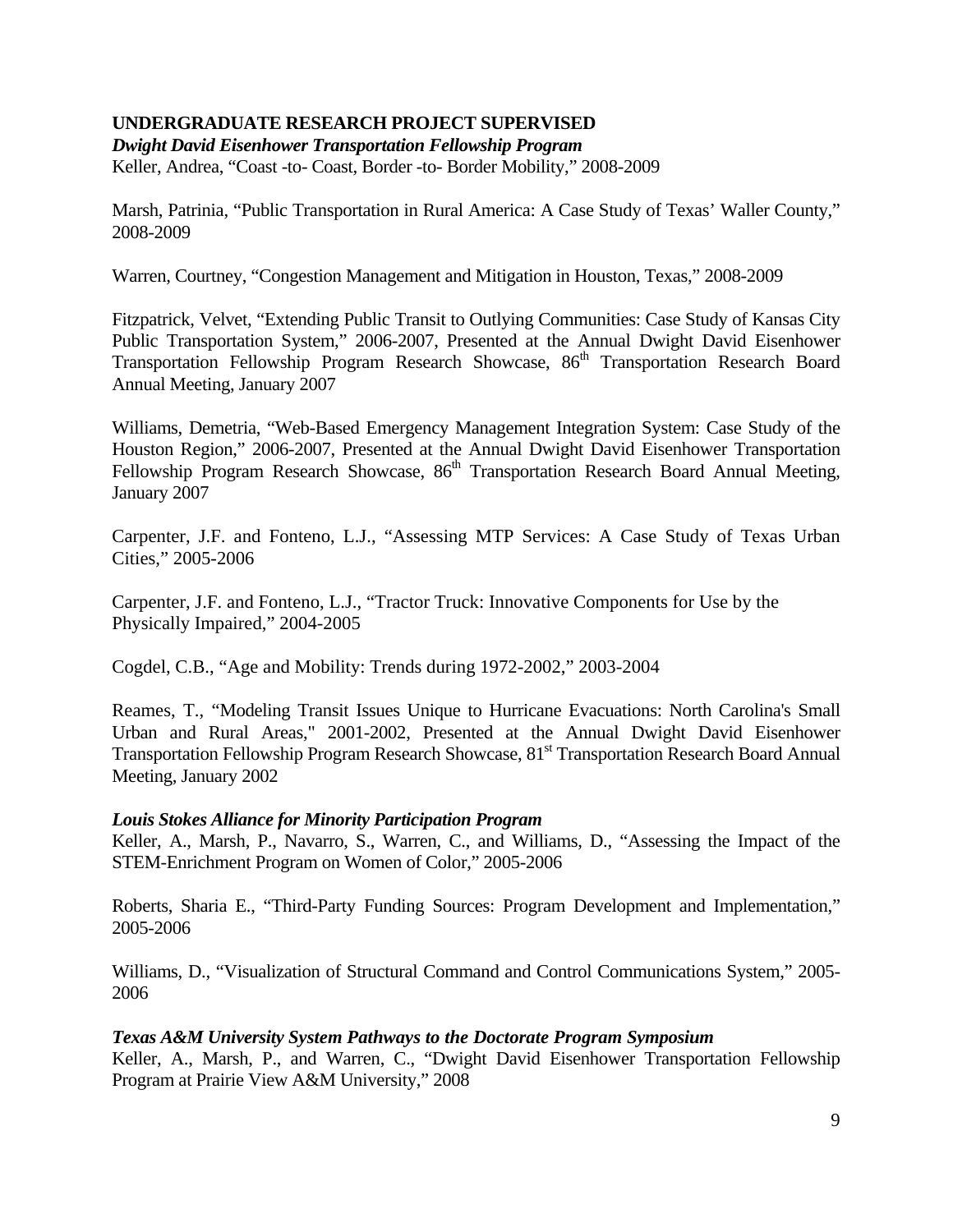Ford, N., Quinton, R., and Anane-Sekyere, A., "Investigating RFID for Roadside Identification of Commercial Vehicles," 2008

Hudson, M. "Developing an Integrated WEB, GIS and Database System for Spatial Analysis of Medical Transportation Data," 2007

Russell, B. D., "Wet Weather Accident Study," 2004

## **UNDERGRADUATE SENIOR DESIGN PROJECT SUPERVISED**

Boys and Girls Club Complex and Residential Community, Prairie View A&M University, 2008-2009, (15 Students)

State Highway Improvement – US290 at Bauer Road, Prairie View A&M University, 2005- 2006, (11 Students), Assisted 50% Time

Design of Bishop McGuiness High School Complex, Prairie View A&M University, 2004-2005, (6 Students)

Design of Wachovia-Bessermer Branch Bank, North Carolina A&T State University, 2004, (11 Students)

### **FUNDED RESEARCH PROJECTS**

"Asset Management for Safety and Operations," Texas Department of Transportation, 2009-2011, Amount \$80,144, Principal Investigator

"Garrett A. Morgan Technology and Transportation Education Program," US Department of Transportation, Federal Highway Administration, 2008-2010, Amount, \$114,000 Principal Investigator

"Benchmarking & Improving Texas Rural Public Transportation System," Texas Department of Transportation, 2008-2009, Amount \$25,244, Principal Investigator

"Dwight D. Eisenhower Fellowship Program," US Department of Transportation, National Highway Institute, 2008-2009, Amount \$22,500, Principal Investigator

"Feasibility & Applications of RFID Technologies to Support Right-of-Way Functions," Texas Department of Transportation, 2008-2009, Amount \$62,660, Principal Investigator

"Investigating RFID for Roadside Identification of Commercial Vehicles," Mid-America Transportation Center, University of Nebraska-Lincoln, 2008-2009, Total Project Amount, \$120,000, Sub-Award Amount \$9,025, Principal Investigator

"Promoting Workforce Development for the Transportation Profession through a Mulit-University/Agency Partnership," University of Transportation Center for Mobility, Texas A&M University, 2008-2009, Amount \$118,029, Co-Principal Investigator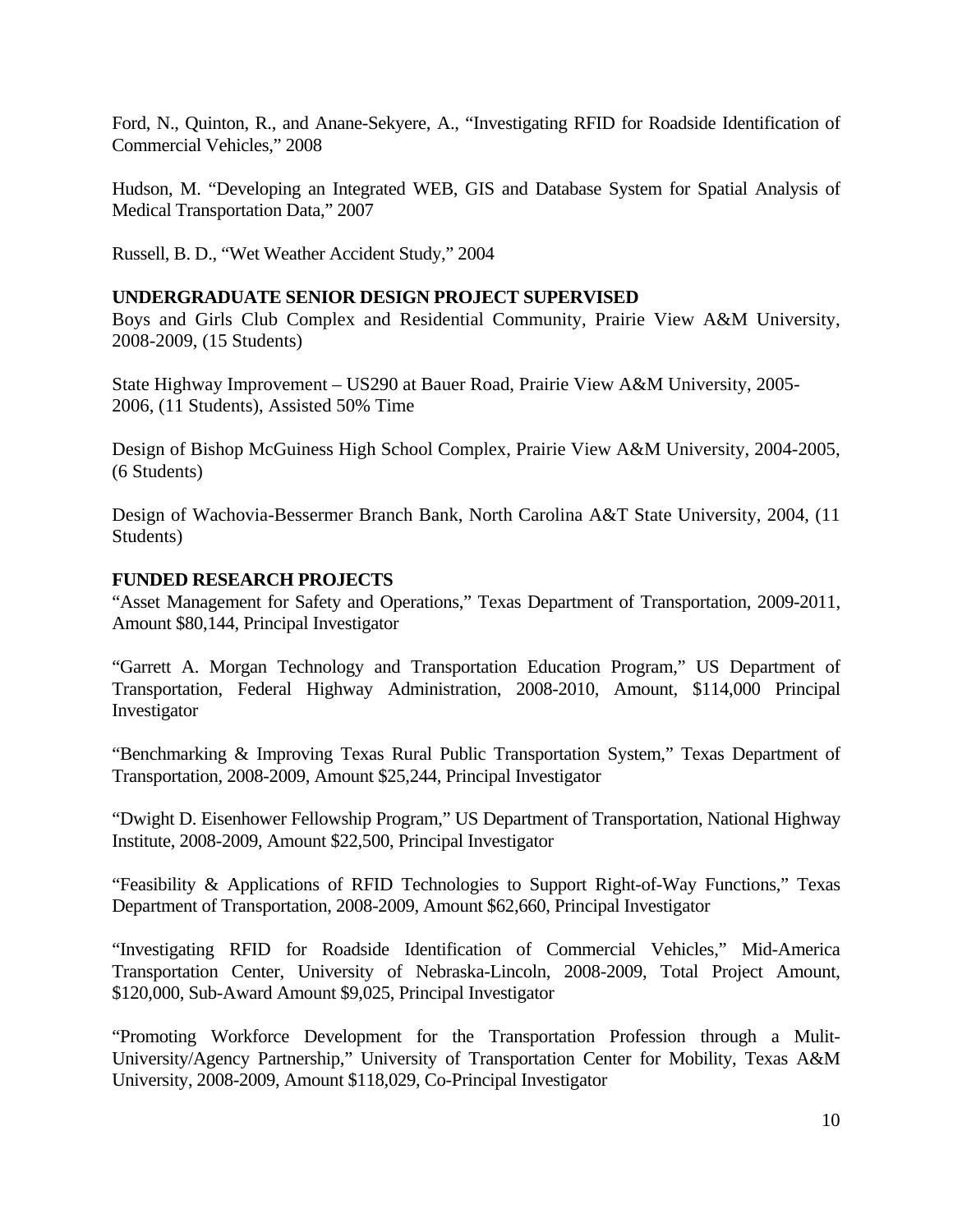"Texas Department of Transportation Technical Assistance Panel," Texas Department of Transportation, 2008-2009, Amount \$10,000, Principal Investigator

"Dwight D. Eisenhower Fellowship Program," US Department of Transportation, National Highway Institute, 2007-2008, Amount \$15,000, Principal Investigator

"Partnering to Promote Workforce Development for the Transportation Profession," University of Transportation Center for Mobility, Texas A&M University, 2007-2008, Amount \$40,000, Co-Principal Investigator

"Texas Department of Transportation Technical Assistance Panel," Texas Department of Transportation, 2007-2008, Amount, \$10,000, Principal Investigator

"Enhancing the Environmental Engineering Laboratory (Equipment Grant)," Ed Rachal Foundation, 2006-2008, Amount \$50,000, Co-Principal Investigator

"Dwight D. Eisenhower Fellowship Program," US Department of Transportation, National Highway Institute, 2006-2007, Amount \$40,000, Principal Investigator

"Texas Department of Transportation Technical Assistance Panel," Texas Department of Transportation, 2006-2007, Amount \$7,500, Principal Investigator

"Disaster Preparedness," Texas Transportation Institute, 2006, Amount \$15,043, Principal Investigator

"Recruit and Prepare Underrepresented Environmental Engineers and Natural Resources Engineers," US Department of Agriculture, 2005-2008, Amount, \$199,980, Principal Investigator

"Science, Technology, Engineering and Mathematics (STEM) Prep Institute," US Department of Education, Minority Science and Engineering Improvement Program, 2005-2008, Amount \$298,068, Co-Principal Investigator

"Regional Public Transportation Solutions for Intercity Commute Traffic," Texas Department of Transportation, 2005-2007, Amount \$40,375, Principal Investigator

"Dwight D. Eisenhower Fellowship Program," US Department of Transportation, National Highway Institute, 2005-2006, Amount \$20,000, Principal Investigator.

"Visualization of Structural Command and Control Communications System," US Air Force Research Laboratory, 2005-2006, Amount \$112,262, Co-Principal Investigator

"Texas Department of Transportation Technical Assistance Panel," Texas Department of Transportation, 2005-2006, Amount \$7,500, Principal Investigator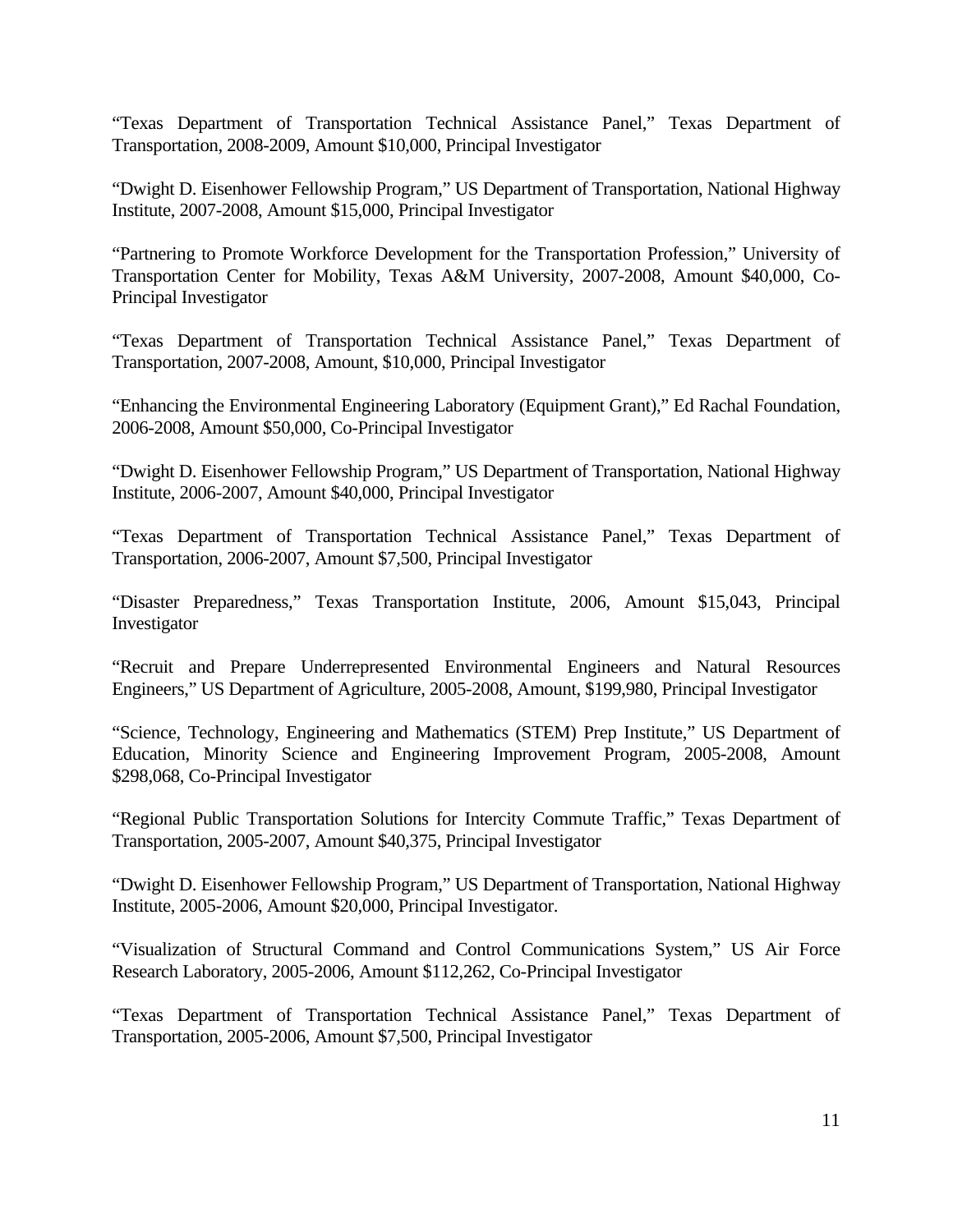"Dwight D. Eisenhower Fellowship Program," US Department of Transportation, National Highway Institute, 2004-2005, Amount \$13,000, Principal Investigator

"Texas Department of Transportation Technical Assistance Panel," Texas Department of Transportation, 2004-2005, Prior FY Award Average Amount \$6,375, Principal Investigator

"Consortium for ITS Training and Education," US Department of Education, 2001 - 2004, Amount \$21,550, Member of CITE University Partners

"Design and Implementation of a Web-Based GIS Road Closure Information System," UA Department of Transportation, Federal Highway Administration, 2001 - 2002, Amount \$274,438, Member of Research Team

"Modeling Transit Issues Unique to Hurricane Evacuations: North Carolina's Small Urban and Rural Areas," North Carolina A&T State University Urban Transit Institute, 2000 - 2001, Amount \$159,340, Principal Investigator

"Heat Straightening: Repairing Damaged Steel Bridge Members," Federal Highway Administration, US Department of Transportation, 1996-1999, Amount \$25,000, Co-Principal Investigator

"Assessing the Effectiveness of Louisiana's Transportation Infrastructure Model for Economic Development (TIMED) Program," Louisiana Department of Transportation & Development and the Louisiana Transportation Research Center, 1995 - 1996, Amount \$35,000, Principal Investigator

"Intermodal Transportation Facilities: Developing A Comprehensive Methodology to Understand the Nature and Magnitude of State- and Multi-State Level Economic Development Impacts," National Science Foundation Young Investigator Award, August 1994 - May 1999, Amount \$125,000, Principal Investigator

"A Report on Louisiana's Intermodal Transportation Infrastructure/Economic Development Initiatives," Louisiana Department of Transportation & Development and the Louisiana Transportation Research Center, 1994 - 1996, Amount \$75,000, Principal Investigator

"Intermodal Transportation Planning: A Primer on Intermodalism and Economic Development Strategies," Federal Highway Administration, US Department of Transportation, August 1994 -May 1995, Amount \$25,000, Principal Investigator

"Using Multimedia Applications in Transportation Engineering," National Science Foundation Synthesis: A National Engineering Education Coalition, 1994 - 1995, Amount \$5,000, Principal Investigator

"Women and Double Minority Engineers: Gaining Access to Transportation Careers and Research Opportunities," General Electric Foundation, 1994 - 1995, Amount \$50,000, Principal Investigator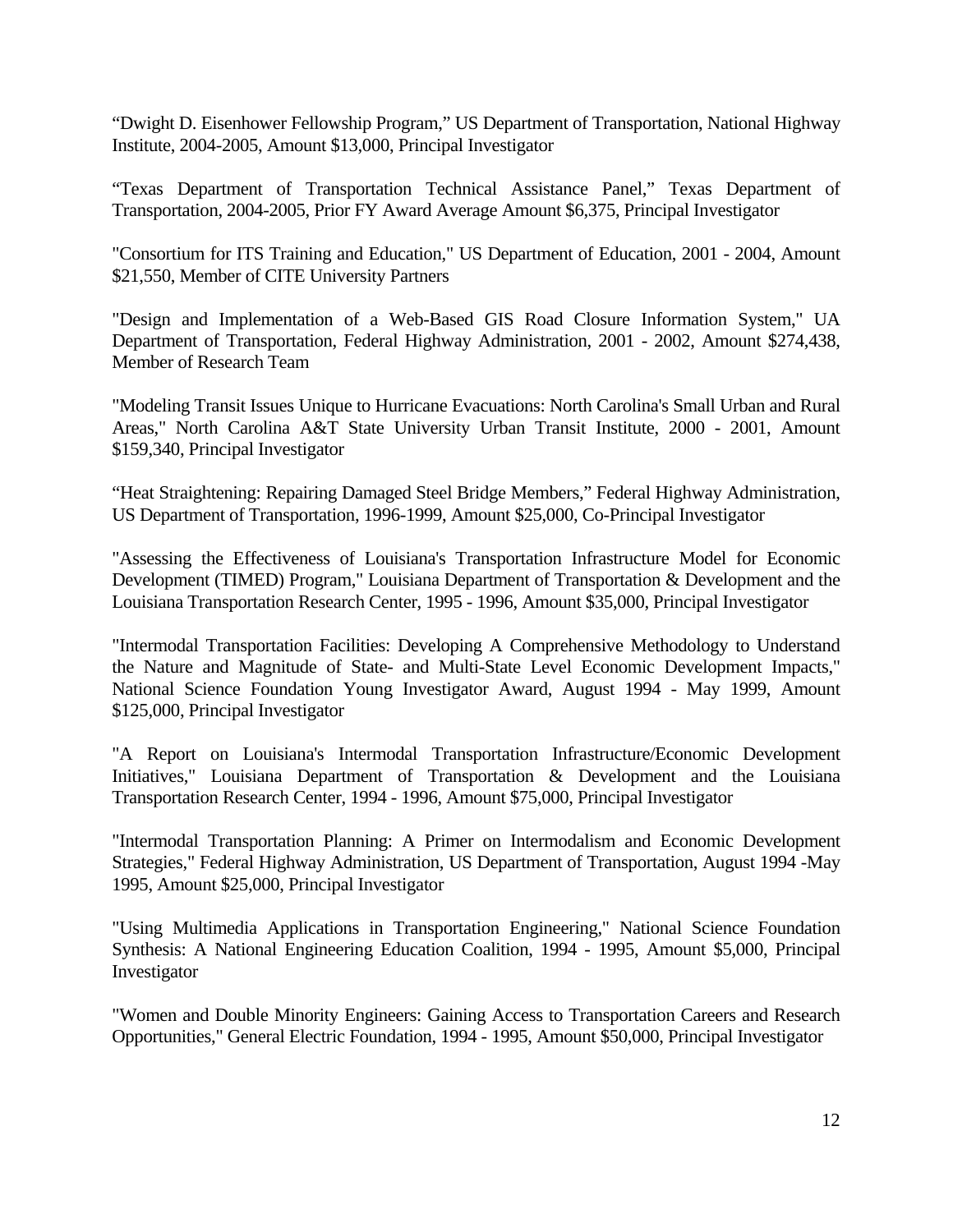"Dwight David Eisenhower Faculty Fellowship," US Department of Transportation, Federal Highway Administration, 1994, Amount \$50,000, Principal Investigator

"The Development of a Model State Intermodal Transportation Plan", Louisiana Department of Transportation & Development and the Louisiana Transportation Research Center, 1993 - 1994, Amount \$102,929, Principal Investigator

# **RESEARCH PROJECT SUBMITTED**

"RFID and RTLS Enhancement for Inventory Management and Logistics of Space Transportation Systems," NASA Experimental Program to Stimulate Competitive Research, 2009-2012, Total Project Amount \$750,000, Sub-Award Amount, \$50,000, Principal Investigator, pending.

## **SERVICE**

*University Level*  Co-Chair, Honors College Committee, Prairie View A&M University, 2008

Member, Founder's Day & Honors Convocation Steering Committee, PVAMU, 2008

Chair, Founder's Day & Honors Convocation Steering Sub-Committee for Honor Societies and Awards, Prairie View A&M University, 2008

Member, Women's History Month Planning Committee, Prairie View A&M University, 2008

Co-Chair, Educational Programs: Undergraduate Programs Compliance Certification Committee for the Southern Association of Colleges and Schools (SACS) Reaffirmation of Accreditation Process, Prairie View A&M University, 2008-Present

Co-Chair, Search Committee for Dean of College of Engineering, PVAMU, 2007

Member, Search Committee for Director of Public Safety, Prairie View A&M University, 2006

Member, Faculty Sabbatical Review Committee, Prairie View A&M University, 2005-2006

## *College Level*

Member, Fundamentals of Engineering Committee, Prairie View A&M University, 2007-Present

Member, Core Curriculum Committee, Prairie View A&M University, 2006

Member, Common Freshman Courses Committee, Prairie View A&M University, 2006

Member, Freshman Advisory Council, Prairie View A&M University, 2006

Member, Admission Committee, Prairie View A&M University, 2006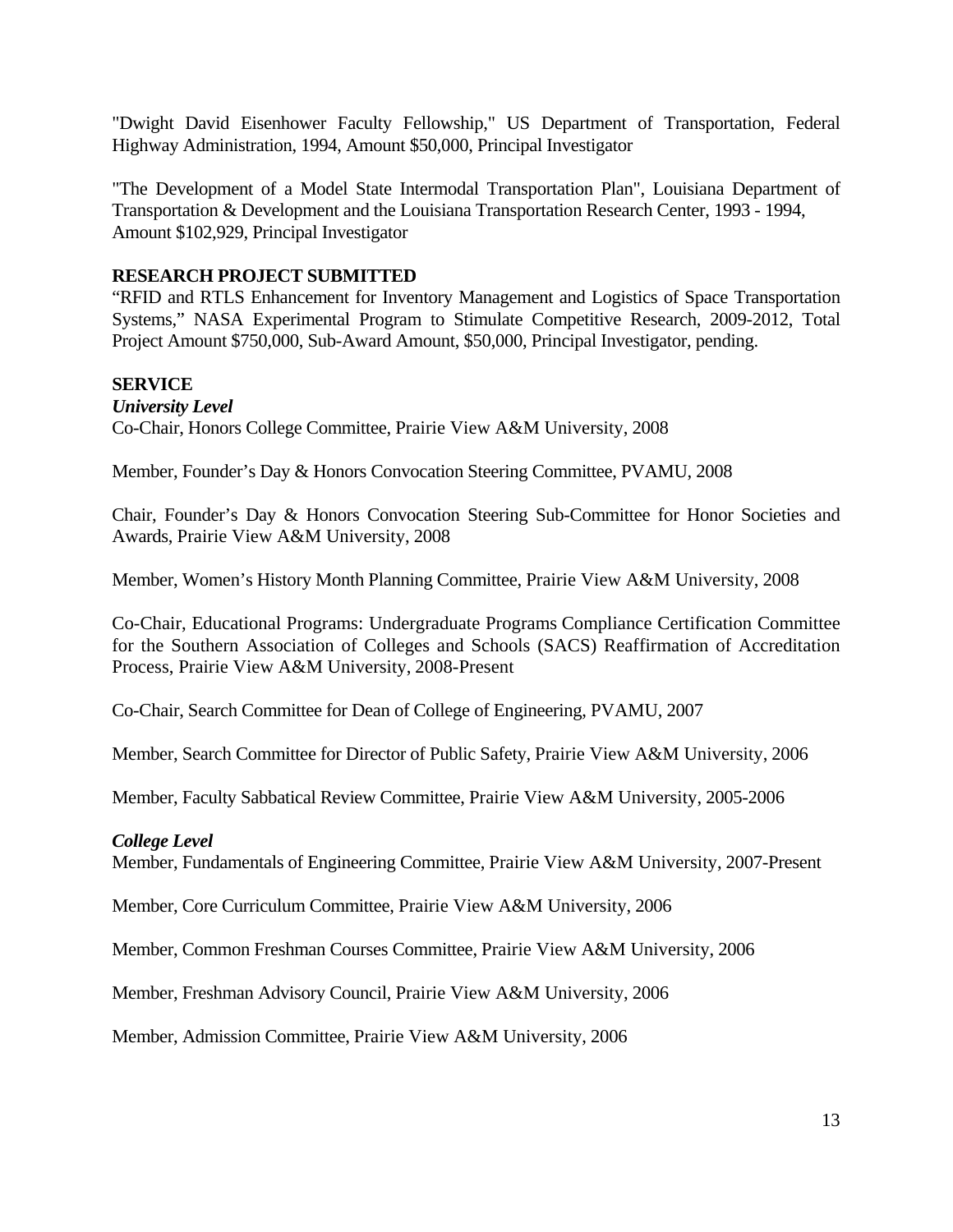Member, Search Committee for Department Head for Management & Marketing Department, College of Business, Prairie View A&M University, 2006

Chair, Search Committee for Director of Student Engineering Programs, PVAMU, 2005-2006

Chair, Fundamentals of Engineering Committee, Prairie View A&M University, 2004-2007

Member, Grade Appeals Committee, North Carolina A&T State University, 2001-2002

Member, Common Courses Committee, North Carolina A&T State University, 2001-2001

Member, Screening Committee, School of Business and Economics, NCATSU, 2001-2002

Member, Academic Affairs Committee, North Carolina A&T State University, 1999-2001

Member, ABET Committee, North Carolina A&T State University, 1999

Member, Curriculum Committee, North Carolina A&T State University, 1999-2001

MentorNet Campus Representative, North Carolina A&T State University, 1999-2002 & 2004

Member, Search Committee for Department Chair, for Civil Engineering Department, College of Engineering, Southern University, 1993

#### *Department Level*

Southern Association for Colleges and Schools (SACS) Coordinator, PVAMU, 2008 – Present

Faculty Advisor, American Society of Civil Engineers, PVAMU Student Chapter, 2006-2007

Secondary Faculty Advisor, ASCE, PVAMU Student Chapter, 2005-2006

Member, Fundamentals Exam (FE) Committee, Prairie View A&M University, 2004-Present

Member, Student Advisory Group, Prairie View A&M University, 2004-Present

Property Officer, Prairie View A&M University, 2004-Present

Member, Undergraduate Recruitment/Retention Committee, NCATSU, 2001-2002

Member, Undergraduate Coordinators Committee, NCATSU, 2001-2002 & 2004

Member, Undergraduate Curriculum Committee, NCATSU, 2001-2002 & 2004

Member, Infrastructure Sub-Committee, NCATSU, 2001-2002 & 2004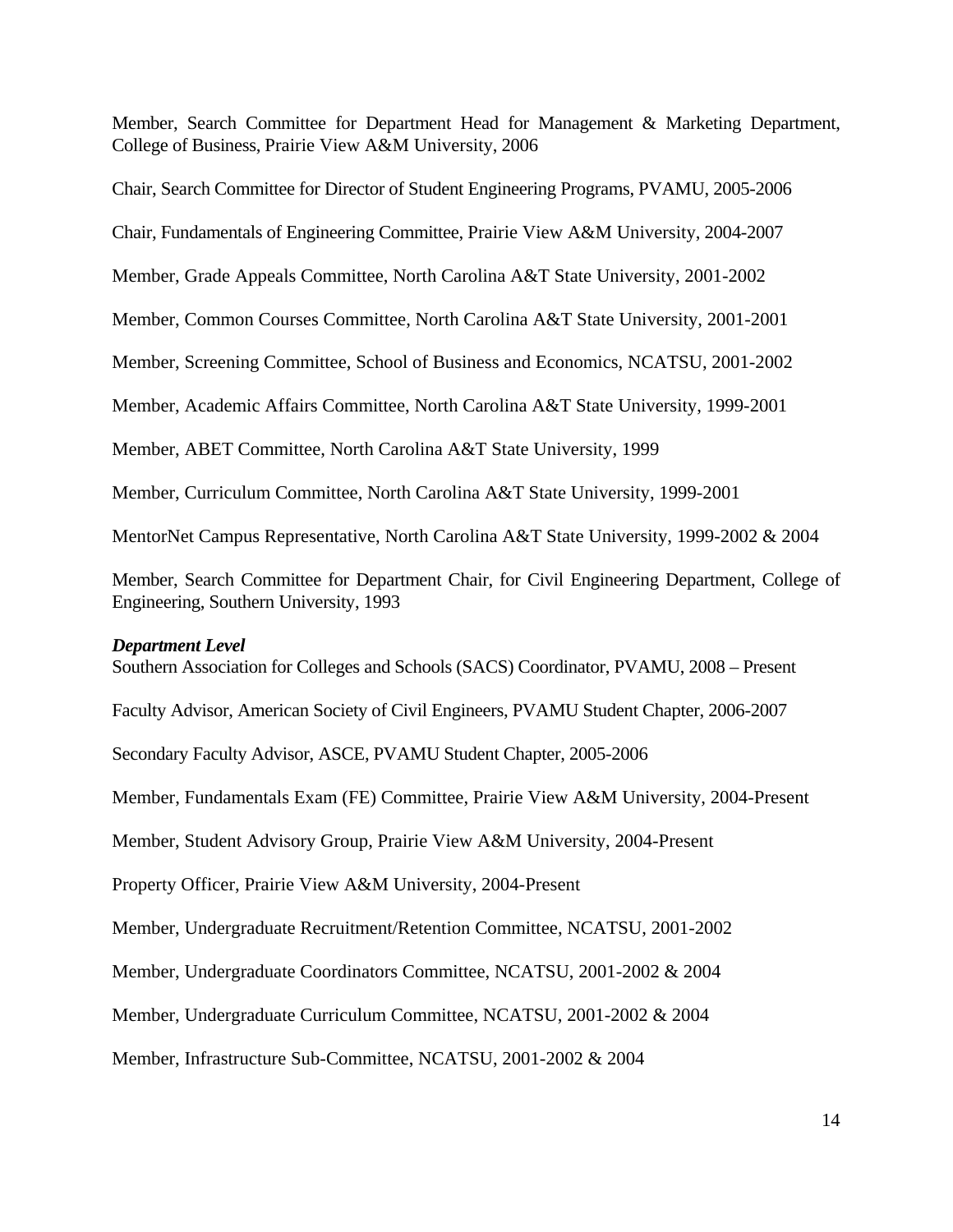Member, Service Courses Sub-Committee, NCATSU, 2001-2002 & 2004

Member, Common Core Courses Sub-Committees, NCATSU, 2001-2002 & 2004

Member, Student Retention Committee, NCATSU, 2001-2002 & 2004

Alternate Department Faculty Senator, North Carolina A&T State University, 2001-2002

ASCE Northern Branch Representative, North Carolina A&T State University, 2001-2002

Member, ABET Self-Study Report Committee, North Carolina A&T State University, 2001

Faculty Advisor, Institute of Transportation Engineers, NCATSU Student Chapter, 1999-2004

Faculty Advisor, Alpha Delta Epsilon Civil Engineering Honor Society, NCATSU Student Chapter, 1999-2002  $& 2004 - Co-Hosts$  the annual Order of Engineers Ceremony

Honor's Program Advisor, North Carolina A&T State University, 1999-2002 & 2004

Faculty Advisor, NSBE, University of New Orleans Student Chapter, 1994-1999

Faculty Advisor, ASCE, Southern University Student Chapter, 1987-1988 & 2002-2005

Faculty Coordinator, Society of Women Engineers, Southern University Student Chapter, 1987- 1988

## **CONFERENCE ATTENDED (1993-Present)**

Society of Women Engineers Region C Conference, Houston, TX, 2009

Learning Communities, Prairie View A&M University, NW Graduate Center, Houston, TX 2008

ASCE Practitioner & Faculty Advisor Training Workshop, Reston, VA, 2007

NACME University and Corporate Partner Workshop, Boulder, CO, 2007

NSF Leadership Excellence for Academic Diversity (LEAD), National Workshop for SEM Chairs and Faculty, Seattle, WA, 2007

UGS GO PLM "*Rebuilding the South*" Media Event, Theme: Linking Government, Education, Industry and Innovation Networks Through Knowledge, Experience and Partnerships, Baton Rouge, LA, 2006.

ASCE National CE Department Heads Conference, Galveston, TX, 2006

NAE Dane and Mary Louise Miller Symposium, San Diego, CA, 2006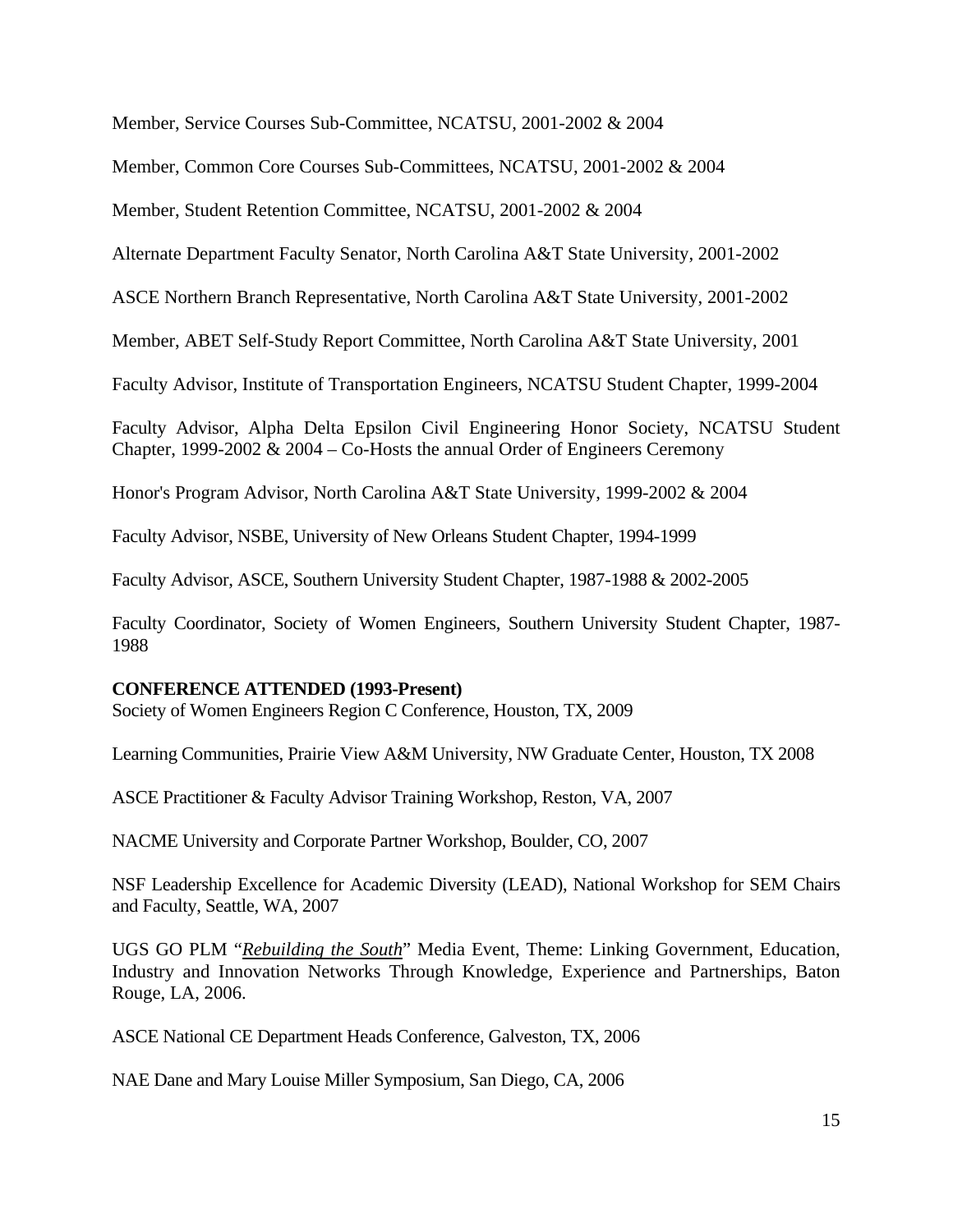US Navy Educator VIP Tour, Bangor, WA, 2006

ASCE National CE Department Heads Conference, Salt Lake City, UT, 2005

American Council on Education Chairing the Academic Department, Washington, DC, 2005

Dane and Mary Louise Miller Symposium & 2005 Center for the Advancement of Scholarship on Engineering Education Annual Meeting, "Defining Research and Development Opportunities in Engineering Education," Indianapolis, IN, 2005

National Summer Transportation Institute 2006 Annual Business Meeting, Atlanta, GA, 2005

Project Kaleidoscope (PAL) National Colloquium, Kansas City, MO, 2005

NAE Rigorous Research in Engineering Education: Creating a Community of Practice, Golden, CO, 2005

Society of Women Engineers Region C Conference, New Orleans, LA, 2005

Banneker Institute for Science & Technology, Washington, DC, 2004

National Conference on Student Retention, New Orleans, LA, 2004

MentorNet Forum, San Jose, CA, 2002

Joint North Carolina ASCE & NCATSU ASCE Student Chapter Meeting, Greensboro, NC 2001 & 2002

NC Section Institute of Transportation Engineers Annual Meeting, Raleigh, NC, 2001 & 2002

Designing and Redesigning Engineering Courses to Address ABET EC2000 Workshop, 2001

International Transportation Symposium: Moving to the 21<sup>st</sup> Century-Best Practices of Today and Lessons for Tomorrow, 2000

WTS Transportation Seminar, Raleigh, NC, 2000

ASCE Delegate of the People to People Ambassador Program, China, 2000

Faculty Development Workshop for Honor Advisors, Greensboro, NC, 2000

ABET 2000 Gateway SUCCEED-GATEWAY Conference, Greensboro, NC, 2000

ABET 2000 Workshop, New Orleans, LA, 2000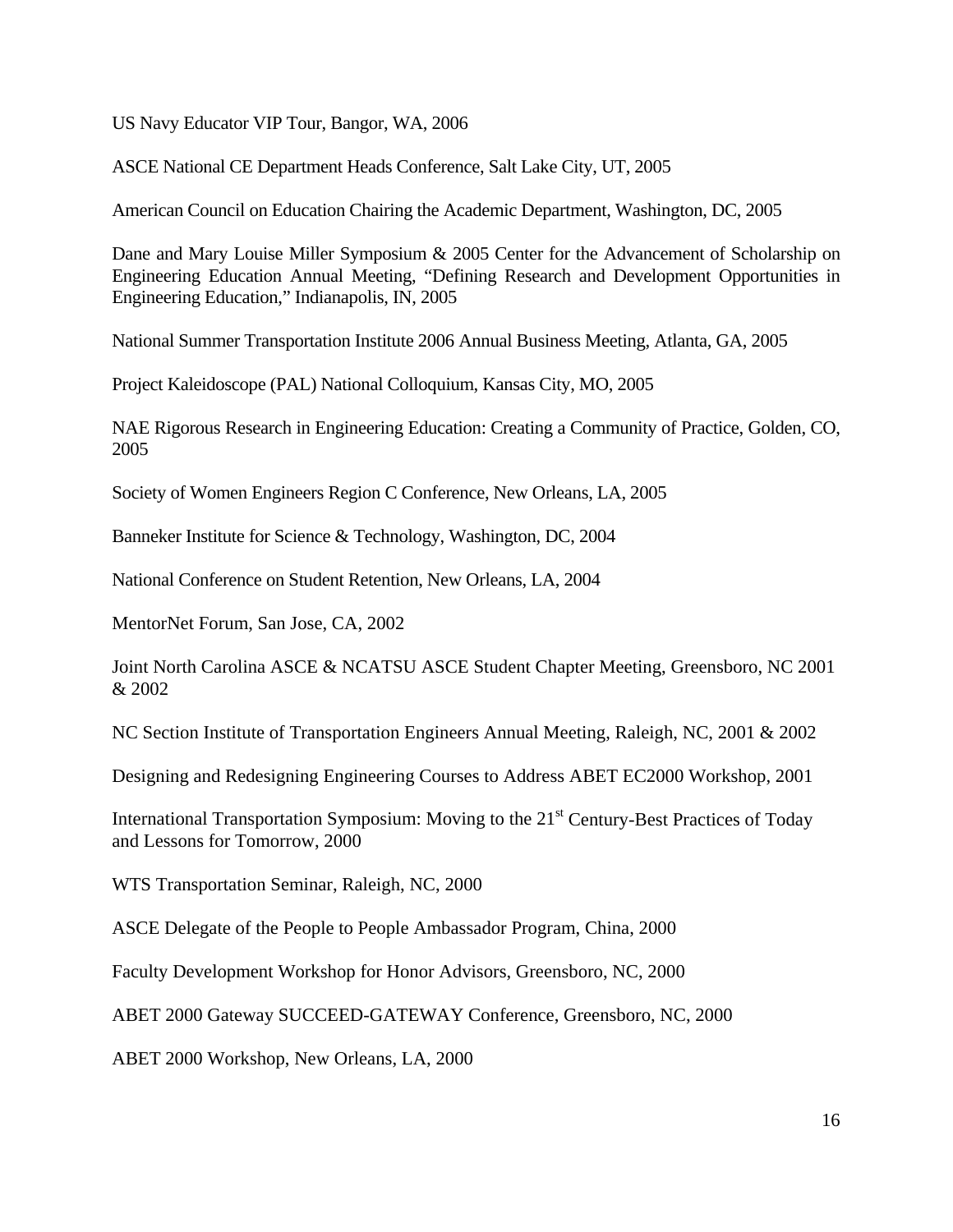National Society of Black Engineers Annual Conference, Anaheim, CA, 1996

Session Moderator, 1996 Midwest Women's Studies Association Conference, April 1996

Transportation Research Board Annual Meeting, Washington, DC, 1993-2001, 2003, and 2005- 2007

# **INVITED SPEAKER AND PRESENTATIONS**

Poster Presentation, "Driving Innovation to Commercialization," Gulf Coast Innovation Conference, November 2008

Cui, S., Frizell, S., Obiomon, P., Perkins, J., and Nave, F., "Female Faculty Mentoring: A Case Study of the Experiences of Female Faculty in the College of Engineering at Prairie View A&M University," Panel Presentation at the Faculty Resource Network National Symposium, Charlotte, North Carolina, November 2007

Session Speaker, "Introduction to Science, Technology, Engineering, and Mathematics (STEM)," STEM Prep Institute Enrichment Camp, Prairie View A&M University, Prairie View, TX, June 2007

Keynote Speaker for the Black History Month Program, Galveston District Corps of Engineers, Department of the Army, Galveston, Texas, February 2007

Presidential Scholarship Presentation, Forest Brook High School, Houston, Texas, May 2006

Luncheon Speaker, NSF Scholars' Engineering Luncheon and Workshop, Houston Community College-Town & Country Campus, Houston, TX, December 2005

Session Speaker, "The Road Ahead: Promises and Perils," Faculty and Professional Staff Annual Conference, Prairie View A&M University, Prairie View, TX, August 2005

Keynote Address - "Our Future Customers," Prairie View A&M University, Summer Transportation Institute Awards Ceremony, Prairie View, Texas, July 2005

Session Speaker, "What is Civil Engineering All About?" Minority Introduction to Engineering and Science (MITES) Program, Prairie View A&M University, Prairie View, TX, June 2005 & June 2008

Workshop Presenter/Speaker, "Professional Development: Fundamentals of Engineering Exam," National Society of Black Engineers Region 5 Conference, Houston, Texas, November 2004

"Future Naval Capabilities Overview," Naval Construction Force Logistics Working Group, Port Hueneme, California, March 2003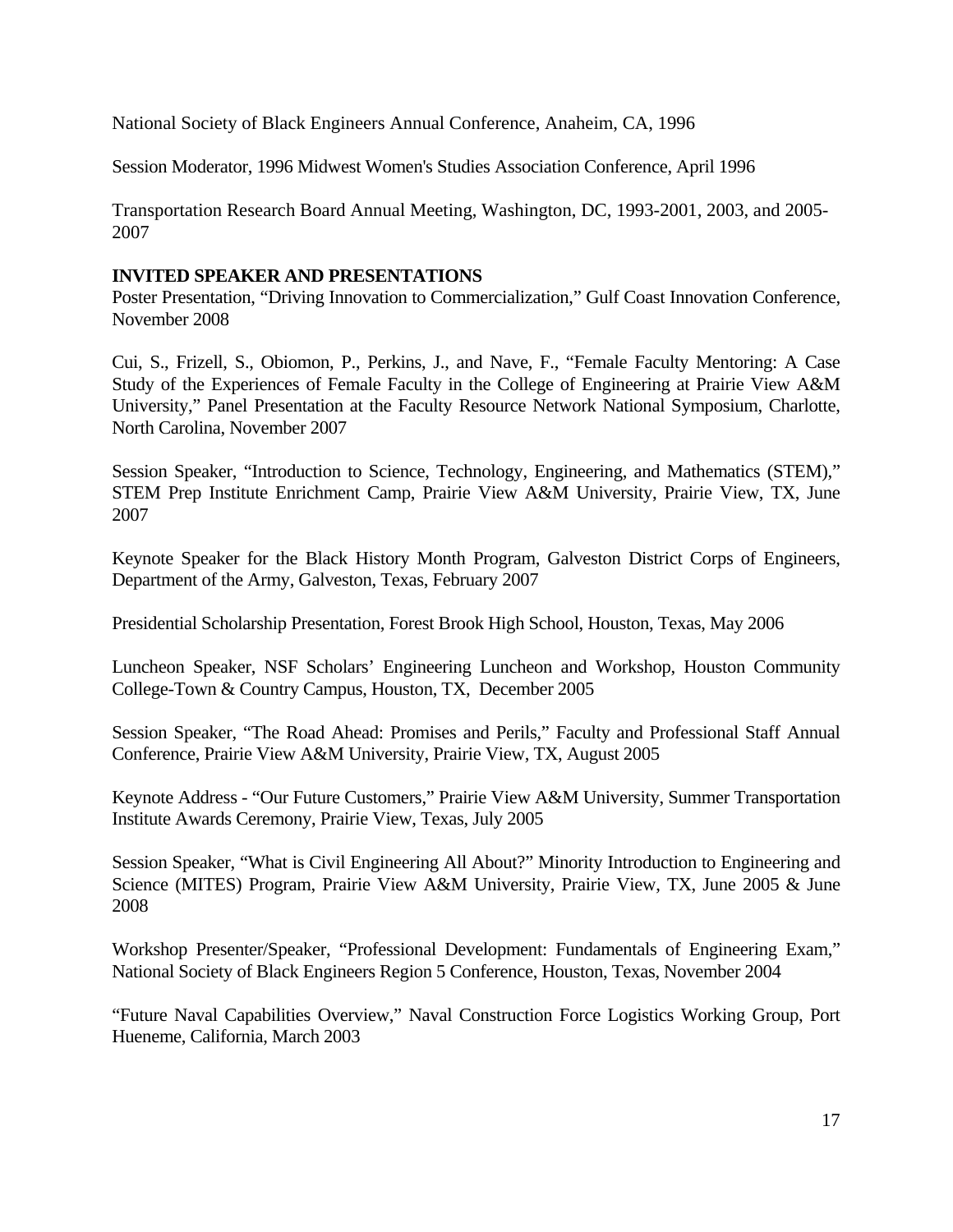Invited Speaker, National Advisory Committee, Urban Transit Institute Annual Meeting, April 2002

Presenter, Montilieu Elementary School Third Graders Mini Tour, NCATSU, Greensboro, North Carolina, April 2002

"DARPA's One-Way Phraselator Language Translation Technology: Ulchi Focus Lens (UFL)-02," DARPA's Babylon PI Meeting, New Orleans, Louisiana, November 2002

"Elderly and Handicapped Hurricane Evacuation in Small Urban and Rural Areas," 7<sup>th</sup> Annual Southeast Local Roads Conference, Myrtle Beach, South Carolina, September 2002

"North State Gold Mine Resistivity Survey," Masters Seminar North Carolina A&T State University, Civil & Environmental Engineering Department, Greensboro, North Carolina, March 2002

"Modeling Transit Issues Unique to Hurricane Evacuations: North Carolina Carolina's Small Urban and Rural Areas," Masters Seminar North Carolina A&T State University, Civil & Environmental Engineering Department, Greensboro, North Carolina, March 2002

"Intelligent Transportation Systems in North Carolina," Masters Seminar, North Carolina A&T State University, Civil & Environmental Engineering Department, Greensboro, North Carolina, October, 2001.

Presenter, "Females Involved in Real Science and Technology (F.I.R.S.T)," Junior League of Greensboro and Tarheel Triad Girl Scout Council, April 2001

"Female Engineers in the Workplace," Senior Seminar, North Carolina A&T State University, Civil & Environmental Engineering Department, Greensboro, North Carolina, November 1999

"Enhanced Sustainment of Heavy Equipment," Masters Seminar, North Carolina A&T State University, Civil & Environmental Engineering Department, Greensboro, North Carolina, November 1999

"Overview of the Civil Engineering Profession," Engineering Summer Institute Program, Southern University, Baton Rouge, Louisiana, June 1993

"Elements of Success for Careers in Science and Engineering," Spelman's College Fifth Annual Science Day, Atlanta, Georgia, March 1993

"Relating Transportation Investments and Economic Development: A Case Study of Louisiana's Department of Transportation," 1993 Louisiana Transportation Engineering Conference, Baton Rouge, Louisiana, February 1993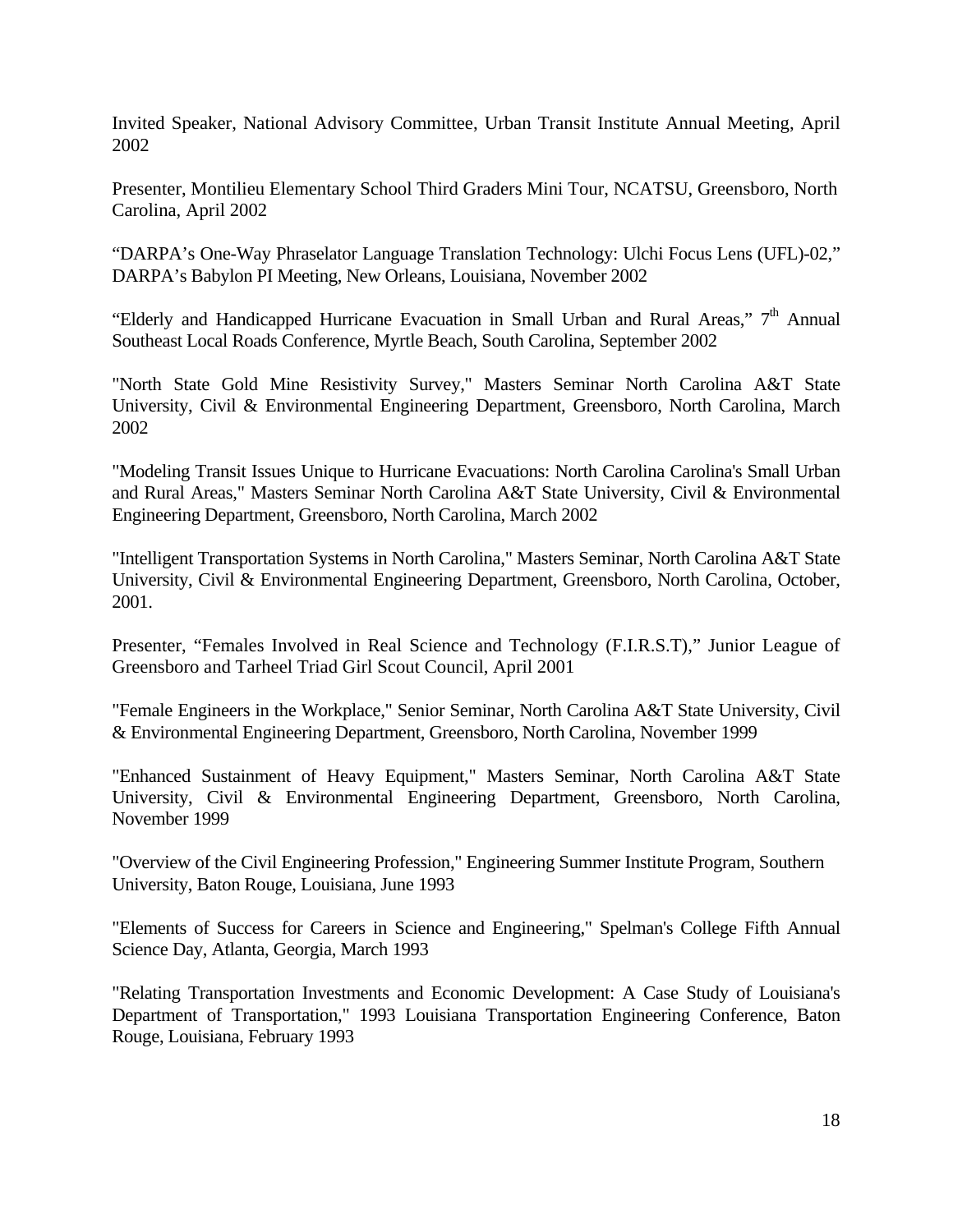"Intermodal Transportation Planning," 1993 Louisiana Transportation Engineering Conference, Baton Rouge, Louisiana, February 1993

"Overview of Civil Engineering Opportunities," Pre-College Engineering Program, Georgia Institute of Technology, Atlanta, Georgia, July 1992

"Overview of Civil Engineering Opportunities," Minority Introduction to Engineering, Georgia Institute of Technology, Atlanta, Georgia, July and August 1992

"Preparing for the Freshman and Sophomore Engineering Years," Undergraduate Engineering Program, Clark-Atlanta University, Atlanta, Georgia, July 1991

## **PROFESSIONAL ACTIVITIES**

Session Facilitator, Session I: Setting Institutional Imperatives that Advances PVAMU's Mission and Goals in a Climate of Change, Faculty and Professional Staff Annual Conference, Prairie View A&M University, Prairie View, TX, August 2008

Session Facilitator, Session II: How Can What We Know and What We Wish We Knew Yield a Plan for Raising Measurable Quality Enhancement in Student Learning Achievement, Faculty and Professional Staff Annual Conference, Prairie View A&M University, Prairie View, TX, August 2008

Evaluator, USDA/1890 Capacity Building Grant Program, Prairie View A&M University, 2008

Participant, HBCU-UP Education Research Pilot Project, Prairie View A&M University, December 2007

Faculty Fellow Mentor for Incoming Freshman, University College, Prairie View A&M University, September 2007-Present

Session Moderator, "Vital Few: Emergency Preparedness, Response and Recovery," 14<sup>th</sup> Annual Dwight David Eisenhower Transportation Fellowship Program Research Showcase, 86<sup>th</sup> Transportation Research Board Annual Meeting, January 2007

Evaluator, Outstanding University Mentor, Sponsored Program Office, Southern University 2006

Evaluator, Outstanding University Research Investigator, Sponsored Program Office, Southern University, 2006

Member, Transportation Assistance Panel-2 of the Research Management Committee-2, Texas Department of Transportation, 2004 – Present

Mentor, Greensboro's Junior Girl Scout Troop #1017, 2004

Planning Committee Member, NC Section Institute of Transportation Engineers (NCSITE), 2004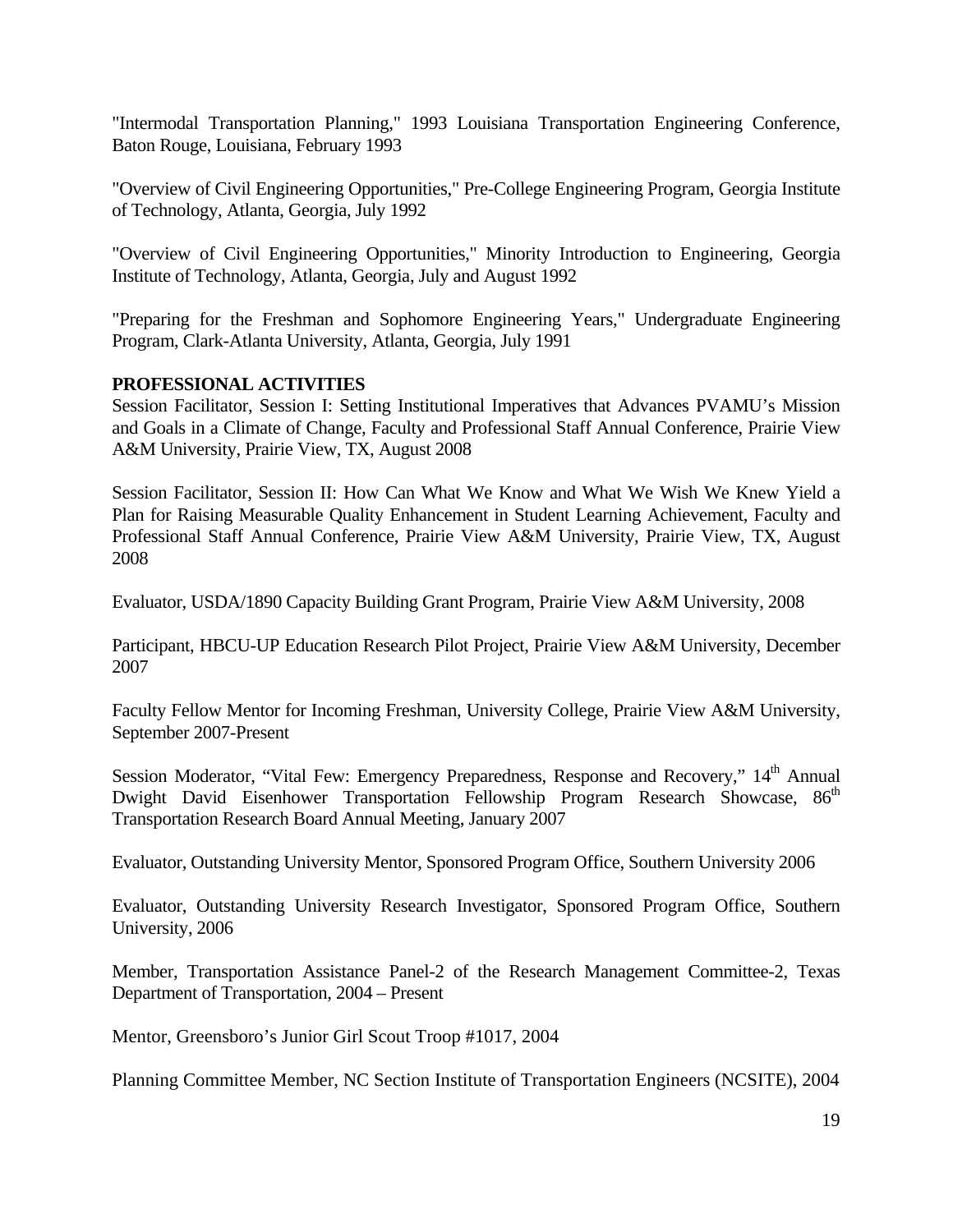Proposal Reviewer, North Carolina A&T State University Urban Transit Institute, 2001 and 2004.

Proposal Reviewer, North Carolina A&T State University Urban Transit Institute Dwight David Eisenhower HBCU Transportation Fellowship Program, 2000-2003 and 2005-2009

Panel Discussion Participant, North Carolina A&T State University Urban Transit Institute 30<sup>th</sup> Anniversary, 2000

Proposal Reviewer, New England University Transportation Center, 2000

Mentor, Students Preparing for FE Certification, 1999-2002 & 2004-Present

Journal Reviewer, Journal of Urban and Planning Development, ASCE, 1999-2002

Transportation Research Record Journal and Session Presentation Reviewer, Transportation Research Board Committee on Transportation and Economic Development, 1999

Member, Committee on Transportation and Economic Development, National Research Council, Transportation Research Board, 1997-2000

Review Panelist on Transportation, National Science Foundation CAREER Program, 1997.

Project Panelist, Transit Cooperative Research Programs, Project #B-13, National Research Council, Transportation Research Board, 1996-1999

Proposal Reviewer, Southern University Dwight David Eisenhower Fellowship Program - April, 1996 & 1997

Judge for the Louisiana Science Fair, Division of Engineering, April 1996

Proposal Reviewer, U.S. Department of Education Minority Science Improvement Program, March 1996 & April 2003

Society of Women Engineers (Baton Rouge Chapter) Career Guidance for High School Students Panelist - February 1996

Society of Women Engineers (Baton Rouge Chapter) Habitat for Humanity Saturday Community Project, February 1996

Member, Institute of Transportation Engineers Education Council, 1996 - Present

Break-Out Session Facilitator, American Society for Engineering Education, Forum on Minority Faculty Development, Sponsored by The Coalition Wide Task on Minorities ECSEL Engineering Education Coalition, Anaheim, CA., June 24, 1995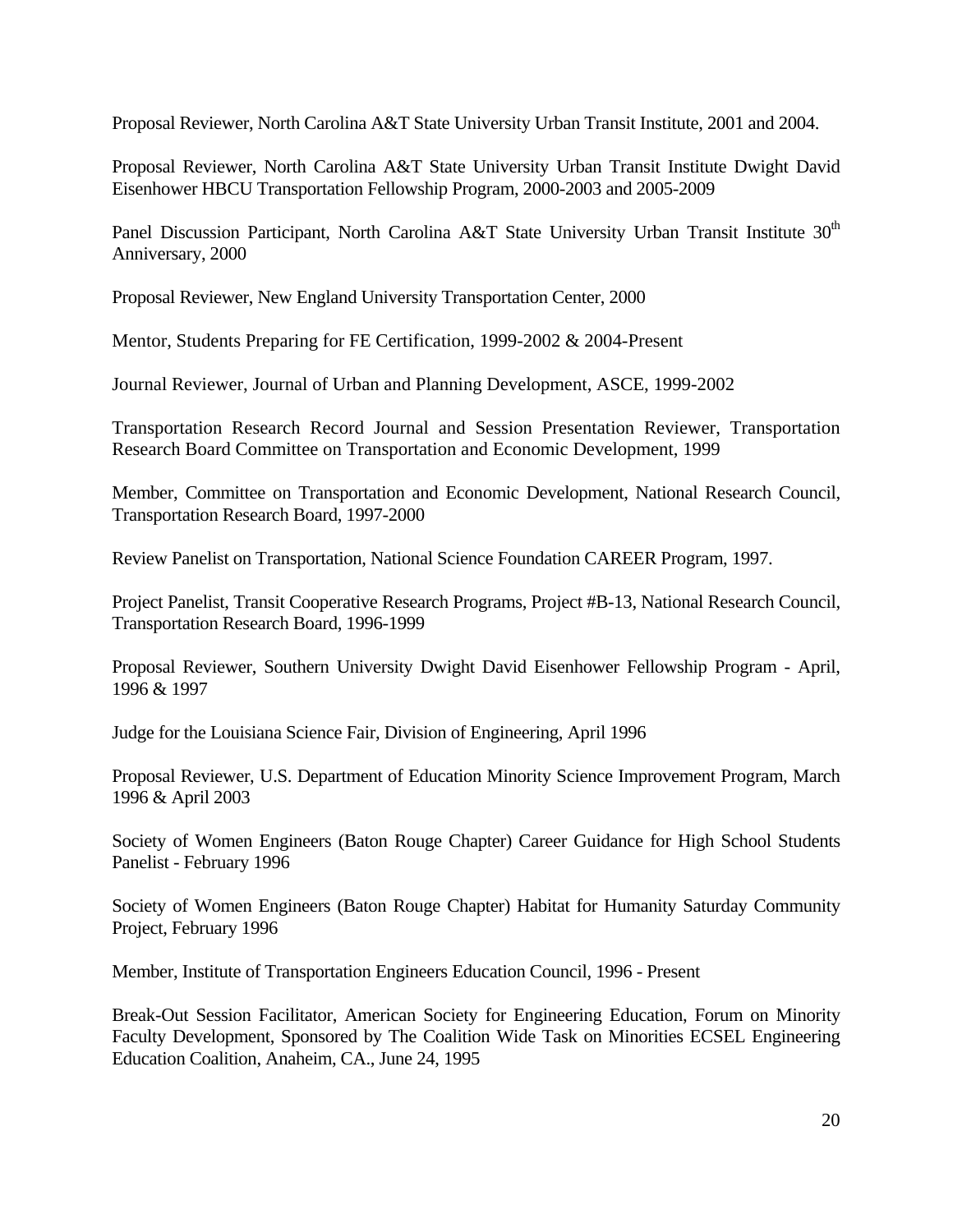Evaluation Panelist for the Department of Defense Acquisition Scholarship Program, Northeast Consortium for Engineering Education, April 7-9, 1995 & April 12-14, 1996

Proposal Reviewer, U.S. Department of Education Graduate Assistance in Areas of National Need Program, February - March 1995, February 1997, Spring 1998, Spring 2001, March 2003, January 2006, and April 2009

Project Panelist, National Cooperative Highway Research Programs, Project #8-32(1), National Research Council, Transportation Research Board, March, 1994 - May, 1996

Member, Programme Committee, 27th International Symposium on Advanced Transportation Applications, Germany, 1994

Member, Committee on Statewide Multimodal Transportation Planning, National Research Council, Transportation Research Board, 1993-1996 & 1996-1999

Member, Louisiana Statewide Intermodal Technical Advisory Committee, 1992 - 1995

## **HONORS AND AWARDS**

STEM Enrichment Camp Appreciation Award, Prairie View A&M University-2008

2007 Summer Transportation Institute Appreciation Award, Prairie View A&M University-2007

US Army Corps of Engineers, Southwestern Division, Galveston District Black History Month Award-2007

Chi Epsilon National Honor Society Award, Texas A&M University-2006

Distinguished Alumni Engineering Educator in Civil Engineering Award, Southern University 50<sup>th</sup> Anniversary of the College of Engineering-2006

2006 Summer Transportation Institute Appreciation Award, Prairie View A&M University-2006

2005 Spring Graduating Class Appreciation & Service Award, Prairie View A&M University-2005

2005 Summer Transportation Institute Appreciation Award, Prairie View A&M University-2005

Who's Who in Engineering Education-2005

Civil Engineering Faculty Service Award, North Carolina A&T State University-2004

American Society for Engineering Education-NAVY Summer Faculty Fellow Award - 2003

Civil Engineering Alpha Delta Epsilon Faculty Service Award, North Carolina A&T State University-2003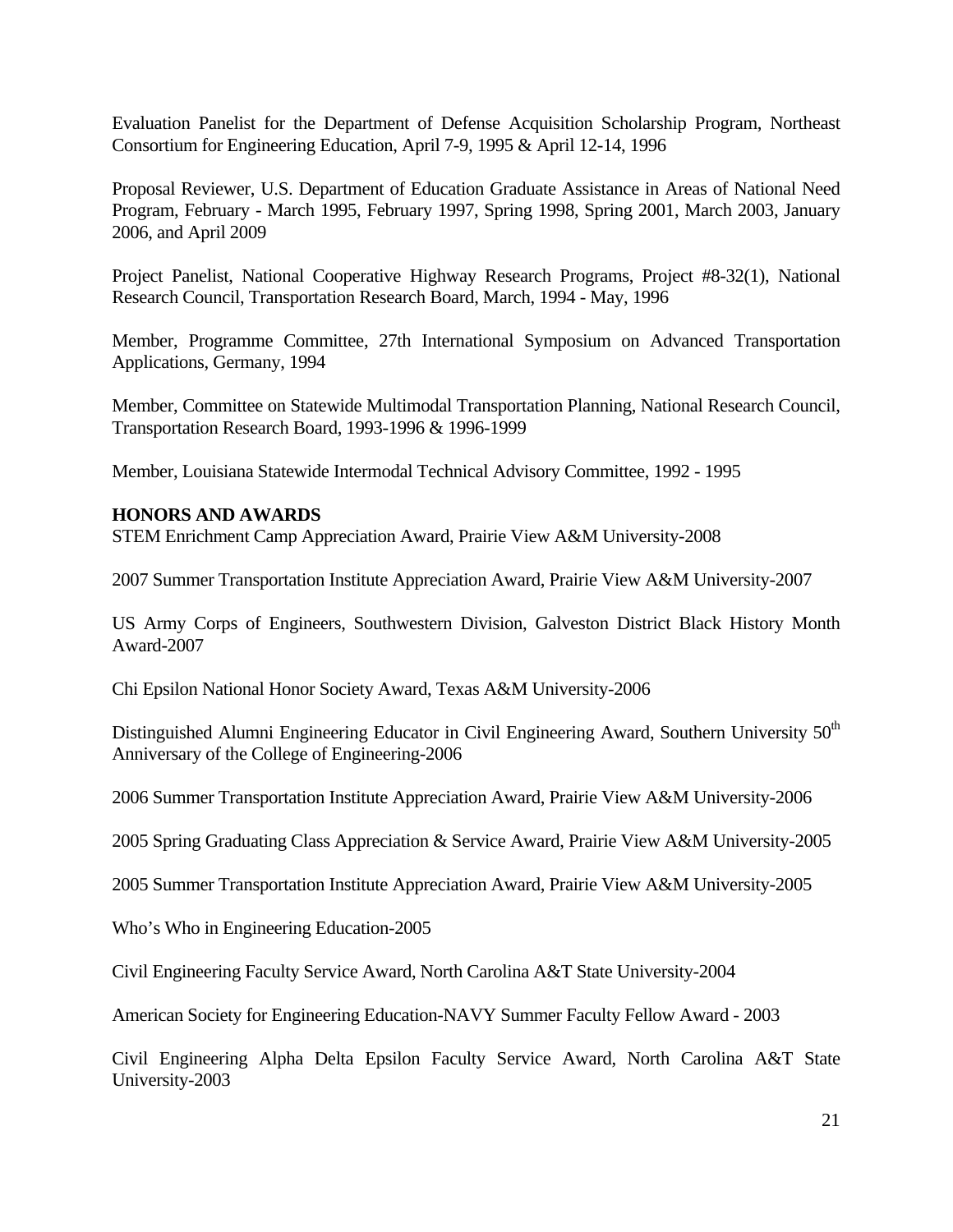Women of Color Educational Leadership Technology Award-2002

Civil Engineering Outstanding Service Award, North Carolina A&T State University-2002

Civil Engineering Alpha Delta Epsilon Faculty Advisor Award, North Carolina A&T State University-2002

American Society for Engineering Education-NAVY Summer Faculty Fellow Award - 2002

Most Outstanding Faculty Member in Civil Engineering, North Carolina A&T State University-2002

American Society for Engineering Education-NAVY Summer Faculty Fellow Award - 2001

Marine Forces Pacific Command Appreciation Award - 2001

American Society for Engineering Education-NAVY Summer Faculty Fellow Award - 2000

Most Outstanding Faculty Member in Civil Engineering, North Carolina A&T State University-2001

American Society for Engineering Education-NAVY Summer Faculty Fellow Award - 1999

Certificate of Recognition, Office of Naval Research and American Society for Engineering Education - 1999

Naval Facilities Engineering Service Award - 1999

Golden Key National Honor Society Honorary Member Award, Univ. of New Orleans - 1998

Dwight David Eisenhower Faculty Fellowship, Federal Highway Administration - 1994

Who's Who in the South and Southwest - 1990

Outstanding Young Women of America - 1988

American Society for Engineering Education Helen Carr Fellowship - 1988

National Consortium for Educational Access Fellowship - 1988

Georgia Institute of Technology Presidential Fellowship - 1988

Most Outstanding Faculty Member in Civil Engineering, Southern University – 1988 & 1994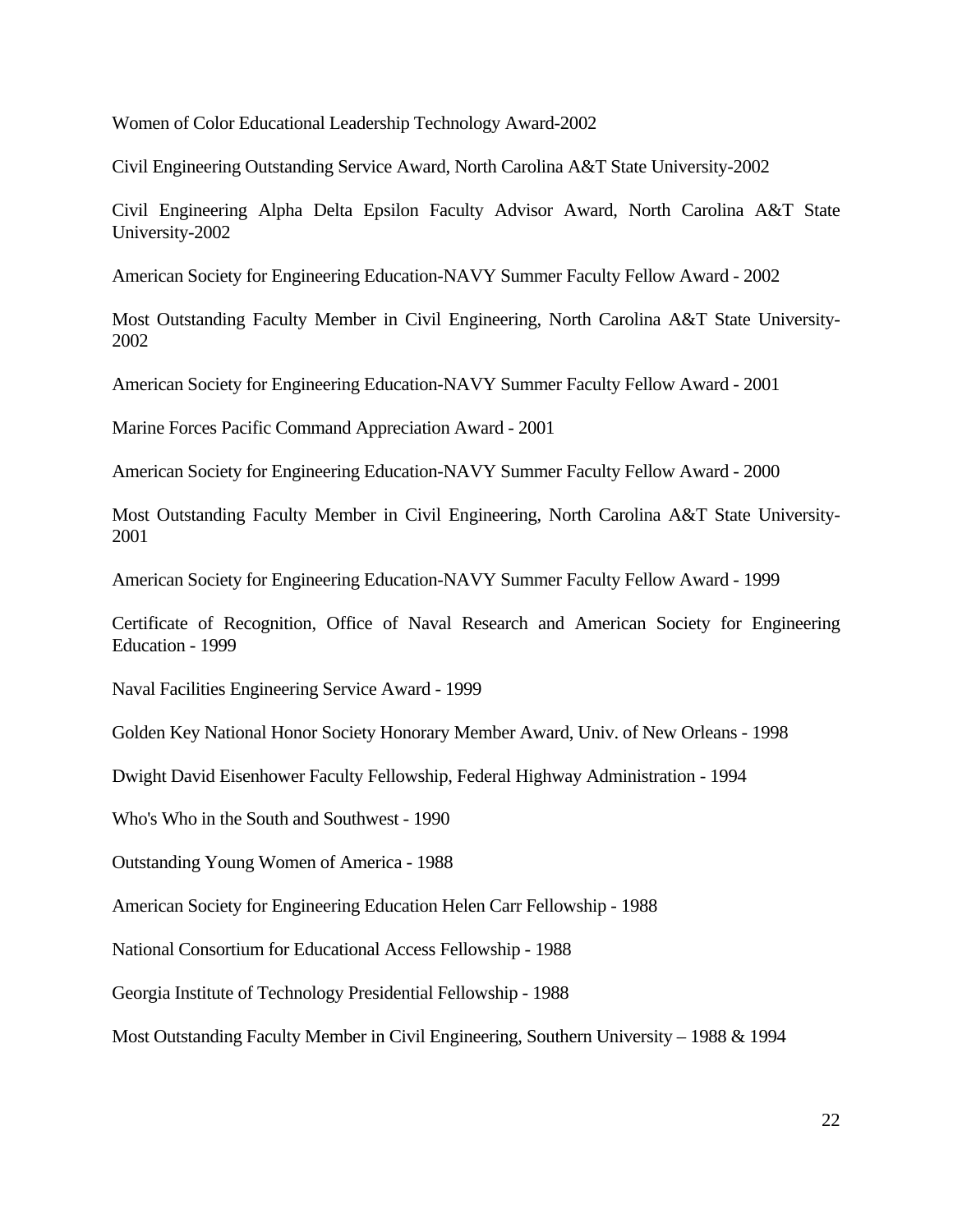Most Outstanding Faculty Member in the Engineering Summer Institute Program, Southern University – 1987

# **OTHER RELATED RECOGNITIONS**

Appeared in the US Black Engineer and Information Technology Magazine, Volume 32, Number 2, May/June 2008, pages 48-49

One of (35) women recognized during Women's History Month at Prairie View A&M University, February 2008

Appeared in the Mid-America Transportation Center Magazine, Volume 1, Spring 2008, page 7

Appeared in the University Transportation Center for Mobility, Spring 2008, page 11

Appeared in the Women of Color Conference Magazine, Volume 2, Number 3, September 2002, pages 29, and 36-38

## **PROFESSIONAL ORGANIZATIONS**

Chi Epsilon Pi Mu Epsilon Alpha Chi Alpha Kappa Mu American Society of Civil Engineers Society of Women Engineers American Society for Engineering Education Institute of Transportation Engineers Deep South Institute of Transportation Engineers National Society of Black Engineers Transportation Research Board Golden Key National Honor Society Consortium for ITS Training & Education (CITE)

## **PROFESSIONAL REGISTRATION**

E-I-T Louisiana registration #10331

# **COURSES TAUGHT**

*Undergraduate*  Engineering Economy Principles of Highway and Transportation Engineering Transportation Engineering Design Transportation Engineering Transportation Engineering I Logistics Management National Transportation Management Technical Communications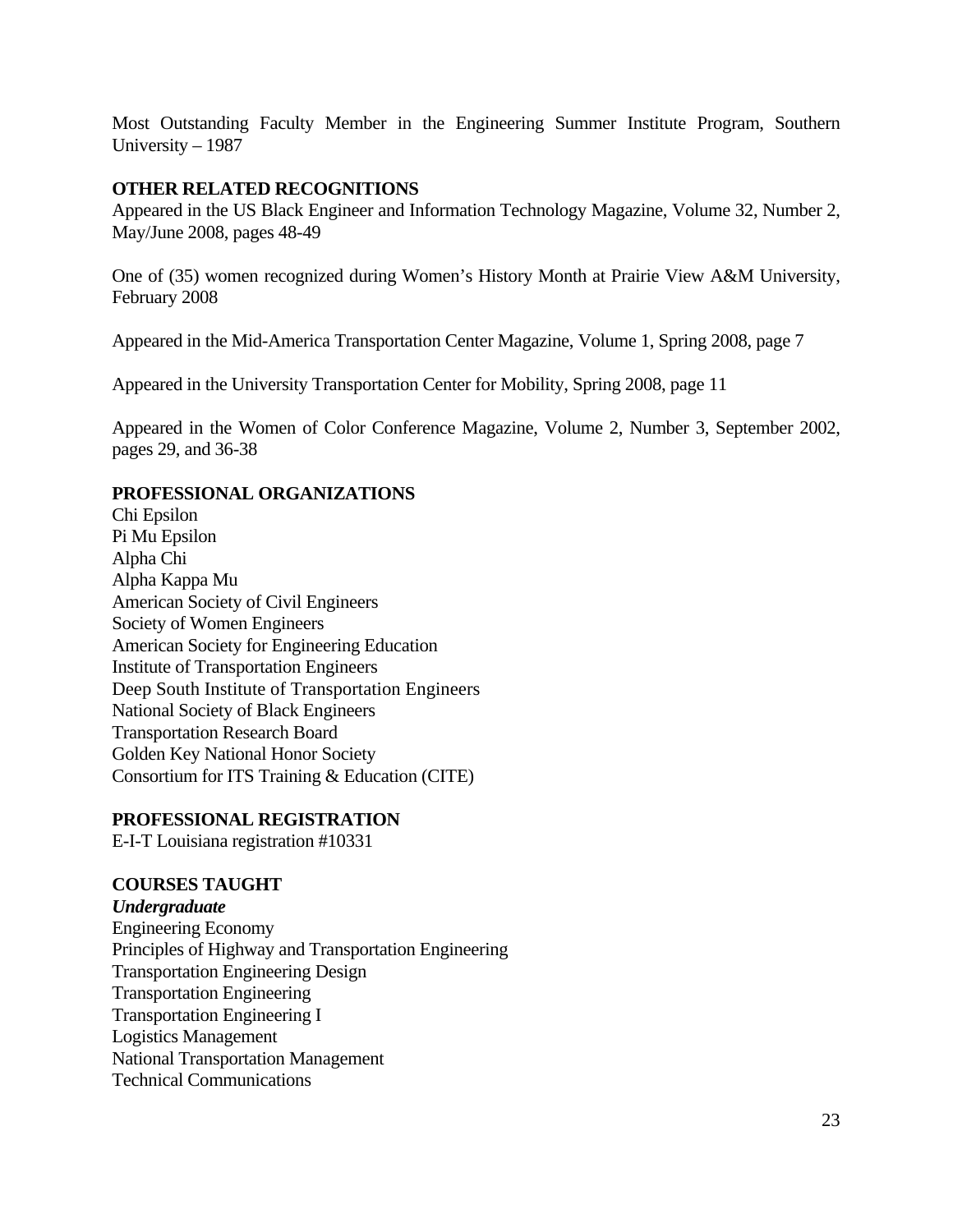Pre-stressed Concrete Design Engineering Mechanics I - Statics Elementary Engineering Statistics Engineering Use of Computers Freshman Engineering Design Civil Engineering Colloquium I & II Civil Engineering System Design Introduction to Engineering, Computer Science, and Technology Introduction to Civil Engineering Laboratory Senior Design & Professionalism I & II Professional Engineering I Surveying Fundamental to Electrical Engineering and Creative Engineering Civil Engineering Internship I & II Emerging Issues in the Civil Engineering Profession

## *Graduate*

Advanced Transportation Geometric Design of Highways Mass Transportation Traffic Engineering Traffic System Analysis Urban Transportation Planning

# **COURSES DEVELOPED**

### *Undergraduate*

Transportation Engineering II - Geographic Information System Technologies – Southern University - 1993

Application of GIS in Environmental Engineering and Natural Resources – Prairie View A&M University, 2006 (Co-Developed)

Water Resources Management – Prairie View A&M University, 2007(Co-Developed) Engineering and Natural Resources – Prairie View A&M University, 2009 (Co-Developed)

## *Graduate*

Public Transportation Systems - North Carolina A&T State University, 2001 Modeling of Transportation Systems – North Carolina A&T State University, 2001 Public Transportation – Prairie View A&M University, 2006 Urban Transportation Planning – Prairie View A&M University, 2006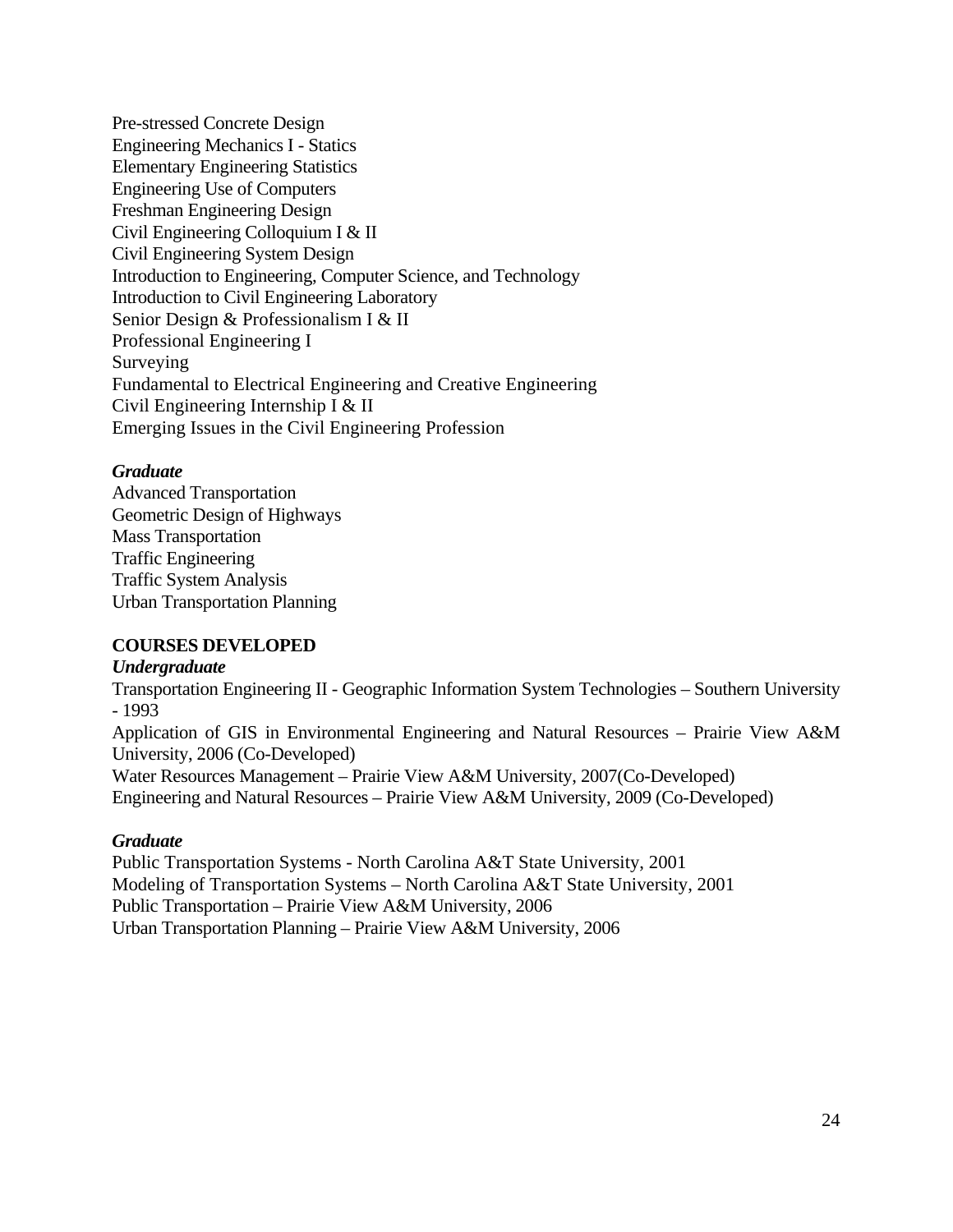### **PROFESSIONAL SERVICES**

Project: ONR Consumption Reduction Product Line Study (2002-2003) Anteon Corporation, Oxnard, CA

Project 1: Language Phraselator Evaluator (2002) Project 2: Expeditionary Logistics Command & Control Decision Support System Analyst (2002) Marine Forces Pacific Experimentation Center, Honolulu, HI.

Project: Patent Invention Perspectives in 2D and 3D (2002) Office of Elvord "Floyd" Guidry, Jamestown, North Carolina

Project: Mobility/Transportation Standard Operating Procedures (2001) Marine Forces Pacific Command, Honolulu, HI.

Project: Combat Service Support Logistics Technologies Analysis (2000) Marine Corps Warfighting Laboratory, Quantico, VA.

Project: Transportation Pilot Study (2000) Florida A&M University, Tallahassee, FL

Project: Enhanced Sustainment of Heavy Equipment Study (1999) Naval Facilities Engineering Service Center, Port Hueneme, CA

Project: Mathematica Survey Analysis (1997) Gateway Regional School-to-Work Partnership Office, Baton Rouge, LA

Project: School-to-Work Data Collection and Analysis (1997) West Baton Rouge Parish School Board, Port Allen, LA

Project: School-to-Work Data Collection and Analysis (1997-1998) Pointe Coupee Parish School Board, New Roads, LA

Project: Pedestrians Data Collection Coordinator (1996-1999) University of North Carolina Highway Safety Research Center, Chapel Hill, NC

Project 1: School-to-Work Evaluation Assessment (1997) Project 2: Business Partners Report (1997) Project 3: State Quarterly Measures Survey (1997) Project 4: National Progress Measures Survey (1997) Project 5: Co-generation Feasibility Study (1994-1995) D-Metro Group, LLC, New Orleans, LA

Project: AMID Study (1996) Metro Consulting & Research Firm, New Orleans, LA